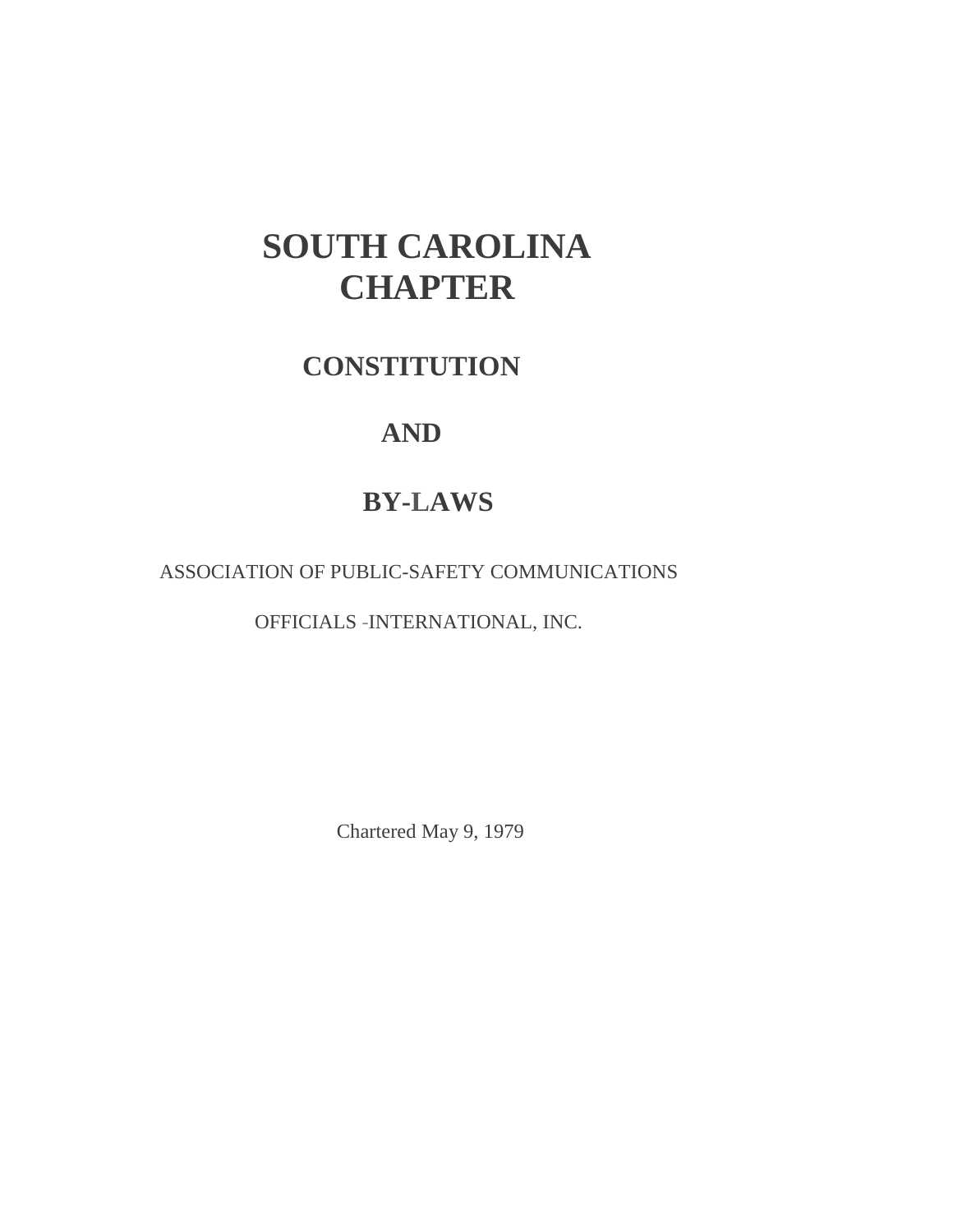| Part 1 | Constitution |                 |                                     | 5              |
|--------|--------------|-----------------|-------------------------------------|----------------|
|        | Article I    |                 | Name, Chapter Limits and Purpose    | 6              |
|        |              | Section 1       | Name                                | 6              |
|        |              | Section 2       | <b>Chapter Limits</b>               | 6              |
|        |              | Section 3       | Purpose                             | 6              |
|        | Article II   | Membership      |                                     | 7              |
|        |              | Section 1       | <b>Membership Requirements</b>      | 7              |
|        |              | Section 2       | Classification                      | $\overline{7}$ |
|        |              | Section 3       | Multiple Memberships                | 8              |
|        |              | Section 4       | Changes in Membership               |                |
|        |              |                 | Qualifications                      | 8              |
|        |              | Section 5       | <b>Voting Privileges Qualifying</b> |                |
|        |              |                 | Members                             | 8              |
|        |              | Section 6       | Description                         | 8              |
|        |              | 6.1             | <b>Active Member</b>                | 9              |
|        |              | 6.2             | Engineer/Technician Member          | 10             |
|        |              | 6.3             | <b>Operator Member</b>              | 10             |
|        |              | 6.4             | Commercial Member                   | 11             |
|        |              | 6.5             | Associate Member                    | 11             |
|        |              | 6.6             | <b>SC</b> Chapter Life Member       | 11             |
|        |              | 6.7             | Chapter Honorary                    |                |
|        | 13<br>Member |                 |                                     |                |
|        |              | 6.8             | <b>Retired Member</b>               | 14             |
|        |              | 6.9             | <b>Multiple Member</b>              | 14             |
|        |              | 6.10            | Life Member                         | 14             |
|        |              | 6.11            | Government Member                   | 15             |
|        |              | 6.12            | <b>Sustaining Member</b>            | 15             |
|        |              | 6.13            | <b>Supporting Member</b>            | 15             |
|        |              | 6.14            | <b>Military Member</b>              | 16             |
|        |              | 6.15            | <b>Other Members</b>                | 16             |
|        | Article III  | <b>Officers</b> |                                     | 13             |
|        |              | Section 1       | Designation                         | 13             |
|        |              | Section 2       | <b>How Elected</b>                  | 13             |
|        |              | Section 3       | Vacancies                           | 13             |
|        | Article IV   |                 | <b>Chapter Meeting</b>              |                |
|        |              | Section 1       | Frequency of Meetings               | 13             |
|        |              | Section 2       | Quorum                              | 14             |
|        |              | Section 3       | <b>Voting Majority</b>              | 14             |
|        | Article V    | Amendments      |                                     | 14             |
|        |              | Section 1       | Provisions for Amendments           | 14             |
| Part 2 | By-Laws      |                 |                                     | 15             |
|        | Article I    | Membership      |                                     | 16             |
|        |              | Section 1       | Application                         | 16             |
|        | Article II   | Dues            |                                     | 16             |
|        |              | Section 1       | <b>Annual Membership Dues</b>       | 16             |
|        |              | Section 2       | <b>Dues Payment Schedule</b>        | 16             |
|        |              |                 |                                     |                |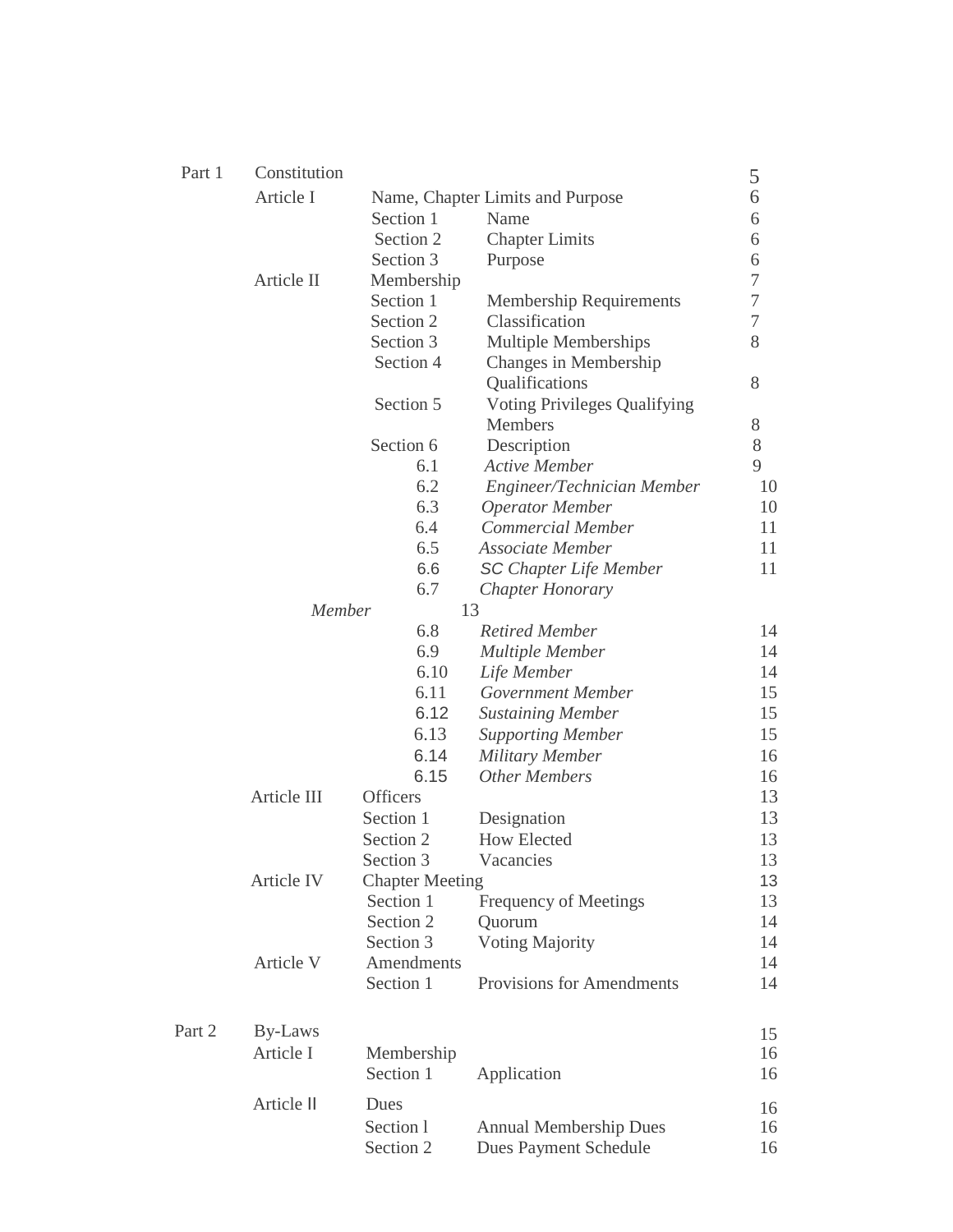|                    | Section 3               | <b>Billing and Collecting</b>               | 17 |
|--------------------|-------------------------|---------------------------------------------|----|
| Article Ill        | <b>Chapter Election</b> |                                             | 17 |
|                    | Section 1               | Eligibility                                 | 17 |
|                    | Section 2               | Positions to be Filled                      | 17 |
|                    | Section 3               | How Filled                                  | 17 |
|                    | Section 4               | Date for Taking Office                      | 18 |
| <b>Article IV</b>  |                         | <b>Officers - Authority and Duties</b>      | 18 |
|                    | Section 1               | Authority                                   | 18 |
|                    | Section 2               | President                                   | 18 |
|                    | Section 3               | First Vice-President (President Elect)      | 18 |
|                    | Section 4               | <b>Second Vice-President</b>                | 18 |
|                    |                         |                                             | 19 |
|                    | Section 5               | Secretary-Treasurer                         | 19 |
|                    | Section 6               | Member-at-Large                             | 20 |
|                    | Section 7               | <b>Association Executive Council Member</b> | 20 |
|                    | Section 8               | <b>Commercial Executive Council Member</b>  | 21 |
| Article V          | Committees              |                                             | 21 |
|                    | Section 1               | Designation                                 | 21 |
|                    | Section 2               | <b>Standing Committee</b>                   | 21 |
|                    | 2.1                     | <b>Executive Committee</b>                  | 21 |
|                    | 2.2                     | <b>Activities and Membership Committee</b>  | 22 |
|                    | 2.3                     | <b>Constitution and By-Laws Committee</b>   | 22 |
|                    | 2.4                     | <b>Nominating Committee</b>                 | 23 |
|                    | 2.5                     | <b>Historical Committee</b>                 | 23 |
|                    | 2.6                     | <b>Training and Operating Procedure</b>     | 23 |
|                    | Committee               |                                             |    |
|                    | 2.7                     | <b>Frequency Advisory Committee</b>         | 23 |
|                    | Section 3               | <b>Special Committees</b>                   | 24 |
|                    | Section 4               | <b>Duties of Committees</b>                 | 24 |
| <b>Article VI</b>  | Amendments              |                                             | 25 |
|                    | Section 1               | <b>Authority for Amendments</b>             | 25 |
|                    | Section 2               | Procedure for Amendments                    | 25 |
|                    | Section 3               | <b>Effective Date of Amendments and</b>     |    |
|                    |                         | Resolutions                                 | 25 |
| <b>Article VII</b> | Resolutions             |                                             | 25 |
|                    | Section 1               | Procedure                                   | 25 |
|                    | Section 2               | Rules of Order                              | 25 |
| Article VIII       | <b>Expenses</b>         |                                             | 26 |
|                    | Section 1               | <b>Specified Expenses</b>                   | 26 |
|                    | Section 2               | <b>Unspecified Expenses</b>                 | 26 |
|                    | Section 3               | <b>Significant Property</b>                 | 26 |
| <b>Article IX</b>  |                         | Disbursement of Assets Upon Dissolution     | 26 |
|                    | Section 1               | <b>Statement of Intent</b>                  | 26 |
| Appendix           |                         |                                             | 26 |
| Index              |                         |                                             | 26 |
|                    |                         |                                             |    |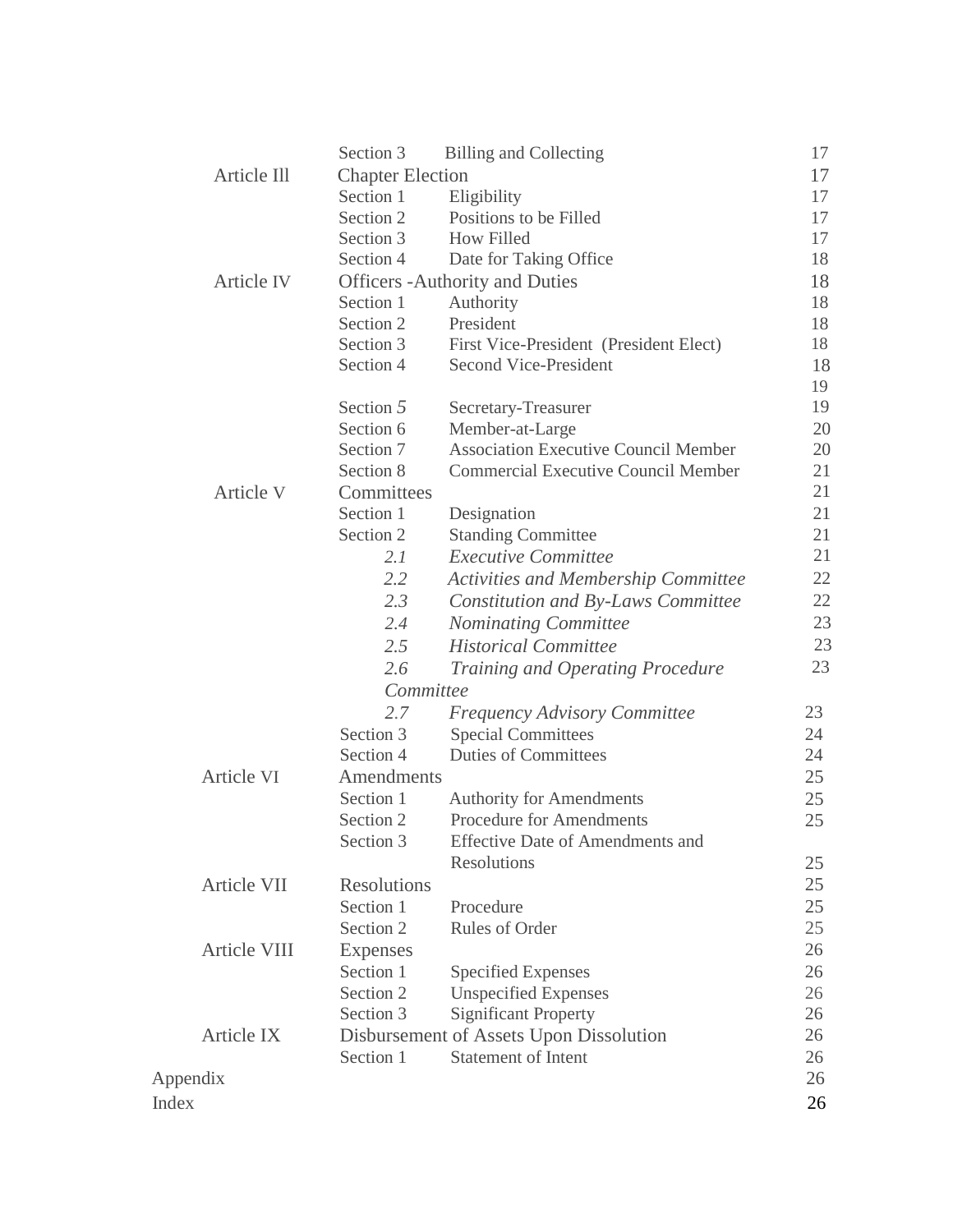#### South Carolina Chapter of APCO

A group of individuals from South Carolina met with a representative from the National Association of Public-Safety Communications Officials <sup>1</sup> (APCO), on November 9, 1978 for the purpose of forming an APCO Chapter in South Carolina. These first members were dedicated to fulfilling the purpose of APCO for the interested people of South Carolina.

A set of "laws", or a charter, is the beginning point for any organized group. On January 1, 1979, Resolution No. SC-1,the Petition for Charter was filed with National APCO. The Charter along with an APCO banner was presented at the East Coast Regional Conference in Williamsburg, Virginia, in May of 1979. On May 9, 1979, the South Carolina Chapter of APCO was officially established.

This manual contains the Constitution and By-Laws of the South Carolina Chapter of APCO. The original Constitution and By-Laws of the Chapter was adopted at the second organizational meeting on January 9, 1979. These two documents along with APCO International's Constitution and By-Laws are what give this Chapter the order and direction it needs to operate effectively. These documents can be likened to an instruction book that guides the performance and duties of the Chapter.

APCO International requires that it and its Chapters operate in accordance with both these documents. The Constitution is the enduring instrument that defines the Association. The By--Laws spell out how the provisions of the Constitution are to be carried out and by whom. The Constitution and By-Laws can be amended to meet the continued change of the Chapter, although the By-Laws may be changed more frequently. The requirements set forth within the Constitution and By-Laws of the South Carolina Chapter are equally applicable to all officers and members of the Chapter. As such, they cannot be changed by a single segment of the Association. Only the Quorum that established the Constitution and By-Laws can change them.

Familiarization of the Constitution and By-Laws of the South Carolina Chapter of APCO is an essential function of the Chapter's officers. These are the governing instruments they must follow to lead the membership. It is also equally important for each member of the Chapter to be familiar with the Constitution and By-Laws. These documents will help each of them accomplish the business of the Association in a manner that is beneficial to the Chapter and APCO International.

South Carolina Chapter urges each member to take an active and interested part in the Chapter and utilize the Constitution and By-Laws of the South Carolina

Chapter to fulfill the intentions first established in 1979.

<sup>1</sup>*This organization is commonly known of the Association of Public-Safety Communications Officials lnternational, Inc.*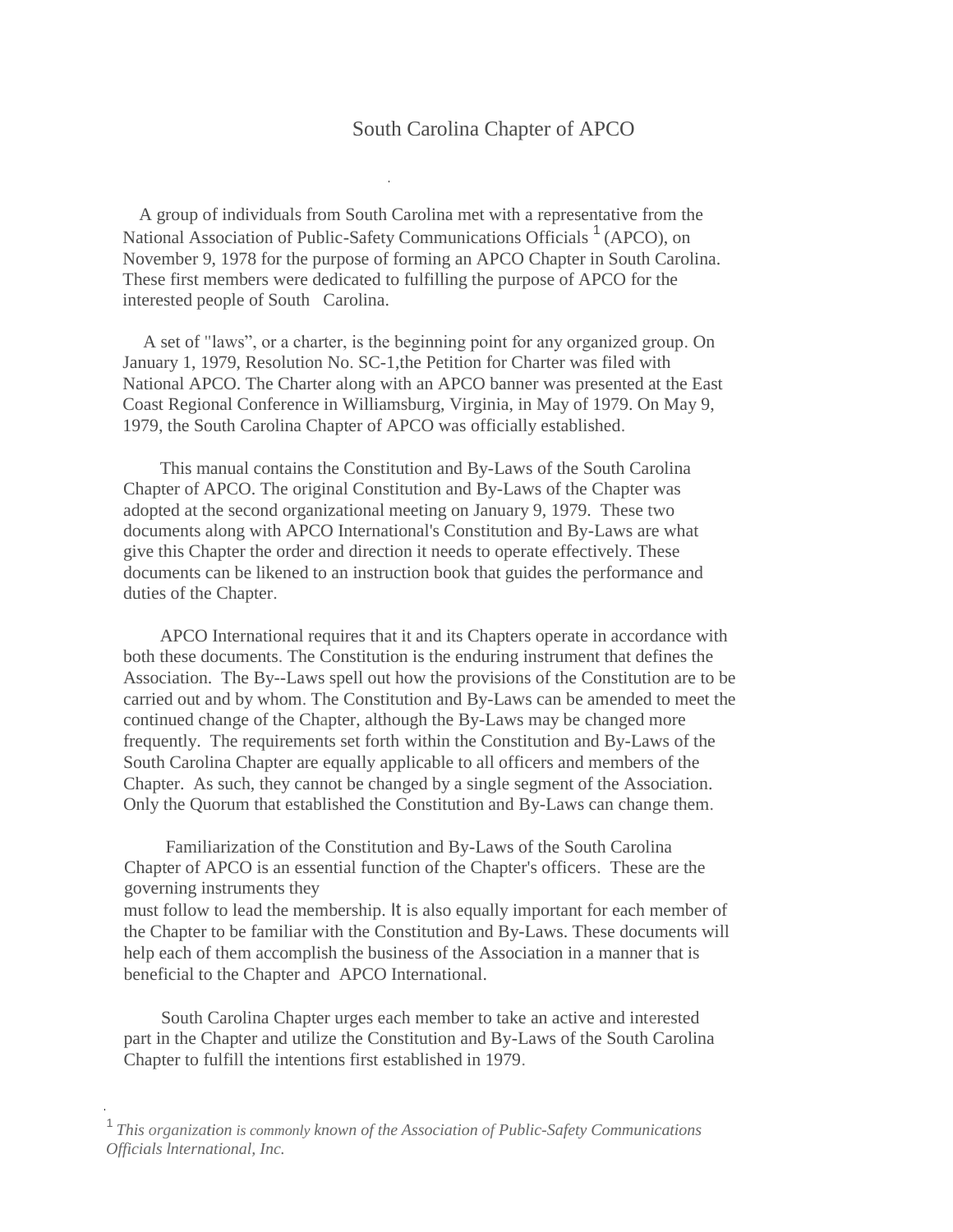## **SOUTH CAROLINA CHAPTER**

**OF**

### **ASSOCIATION OF PUBLIC-SAFETY COMMUNICATIONS OFFICIALS INTERNATIONAL, INC.**

# **CONSTITUTION**

South Carolina Chapter of APCO

**CONSTITUTION**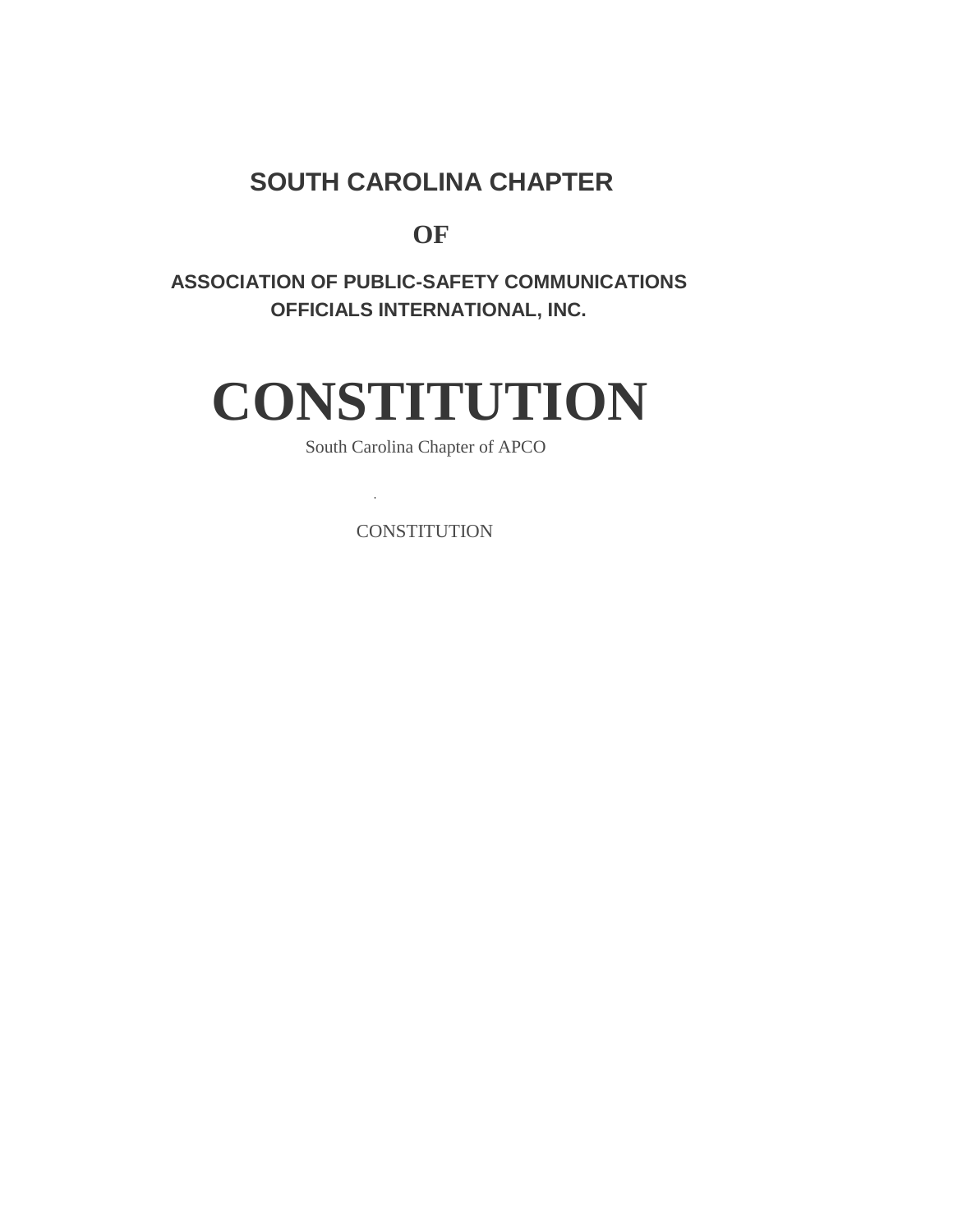#### Article I Name, Chapter Limits and Purpose

<span id="page-5-0"></span>Section 1. Name

This organization shall be known as the South Carolina Chapter, Association of Public- Safety Officials - International, Inc. (APCO, Inc.).

Section 2. Chapter Limits

The South Carolina Chapter is authorized by its charter, issued May 9, 1979, by APCO International, Inc., the geographical area included within this Chapter shall be the State of South Carolina.

Section 3. Purpose

- 3.1 To support the ideals, create interest in and foster expansion of APCO International.
- 3.2 To foster the development and progress of the art of public safety communications and inter-community, and to promote, through example, active effort, research, planning, and training, greater cooperation in the correlation of the work and activities of the several towns, cities, counties, state and federal public safety agencies, and of the communications units thereof, as well as to promote harmonious cooperation between those agencies of the United States of America and other such agencies upon the North America continent, to the end that the safety of human lives, the protection of property, and the general welfare of all people may be benefited to the highest degree.
- 3.3 To aid in the development of channels, methods, systems, and all other media for the rapid and accurate collection, exchange, and dissemination of information relating to crime and criminals, emergencies, and other vitally important information of public safety nature.
- 3.4 To further, by active effort and example, the cooperation between APCO and the Federal Communications Commission.
- 3.5 To provide technical and operational expertise to public safety organizations by assisting them in the matter of requirements relative to communications equipment and the operation thereof.
- 3.6 To participate with appropriate agencies, in the framing of legislation, regulatory rules and measures pertaining to public safety communications policy.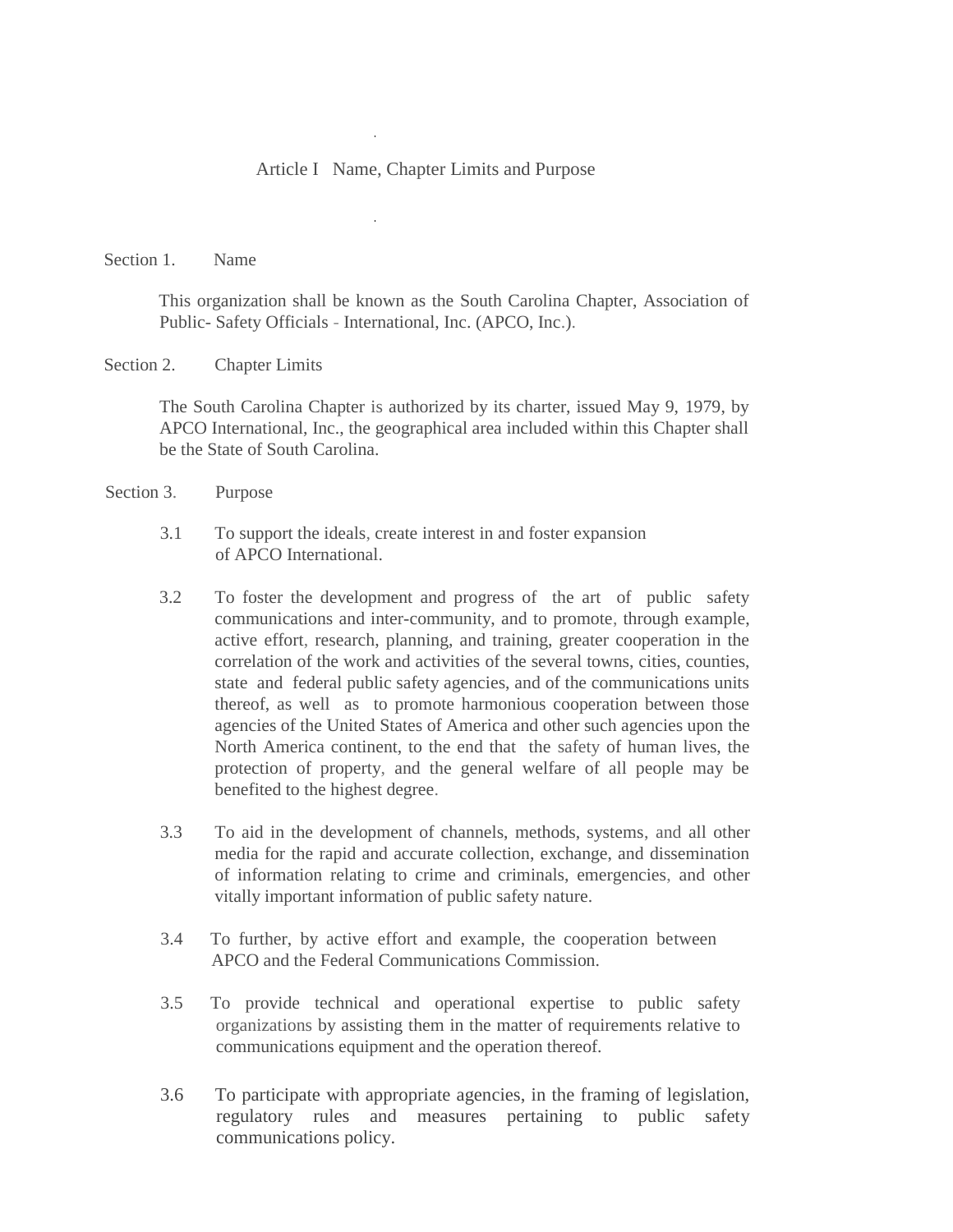- 3.7 To provide for Membership in the Chapter in accordance with the language and intent of its Constitution and By-Laws, which are now, and may later be, in effect. Membership in the Chapter shall be of such classification and having such rights, requirement, privileges and restrictions so as to be in keeping with the purpose and intents of APCO International.
- 3.8 To make formal petitions, by way of resolutions in proper format, and following established requirements, as such time as it is felt that changes are needed in the Constitution and/or By-Laws of APCO International.
- 3.9 To encourage participation in the affairs of APCO International by the authorized Chapter Delegates to the APCO International Executive Committee through financial assistance to offset part of the expenses involved in attending the APCO Conferences.
- 3.10 To abide by the provisions and requirements of the APCO International Constitution and By-Laws, which shall take precedence in all matters and questions in this chapter.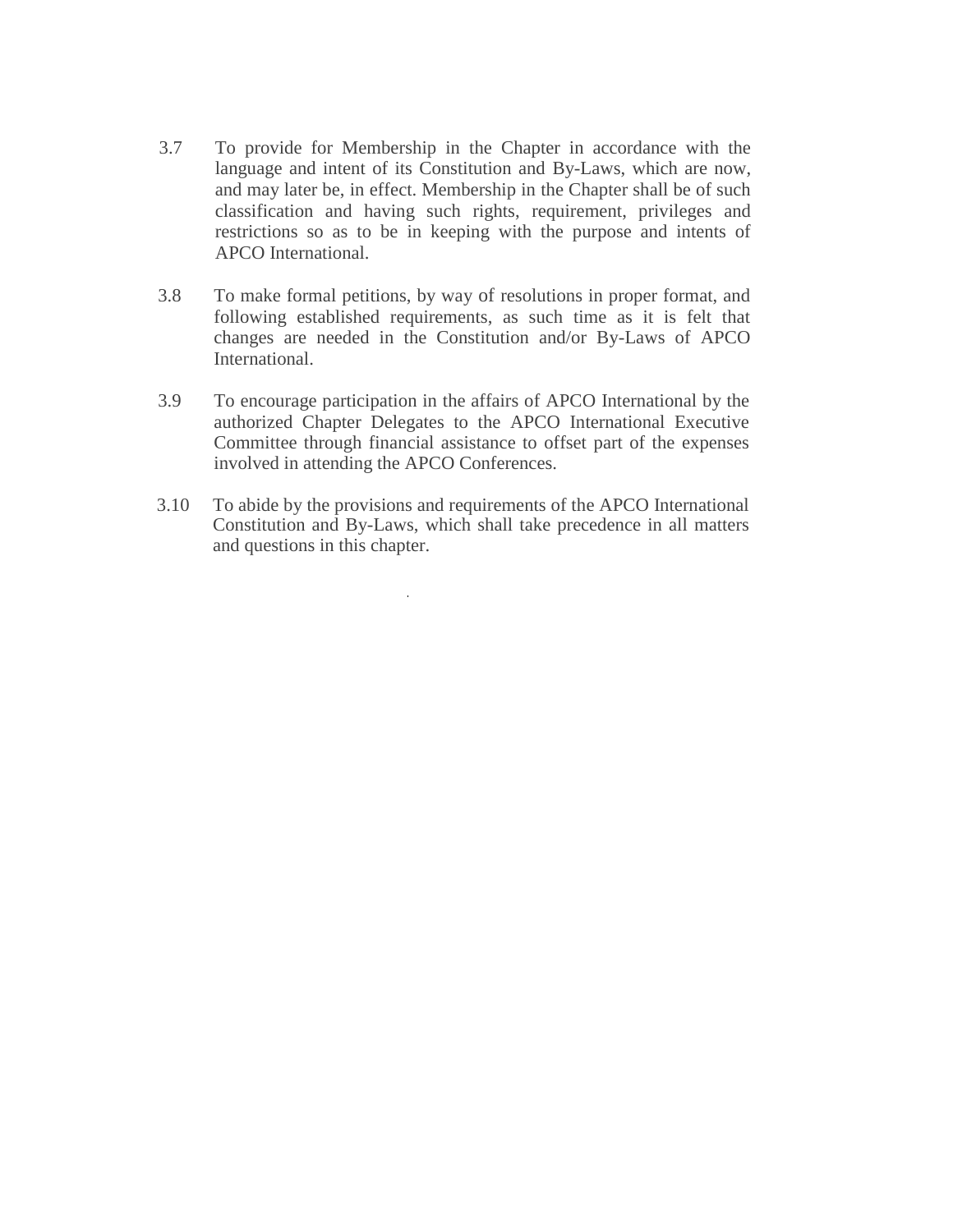#### Article II Membership

#### Section 1. Membership Requirements

Membership in the Chapter shall be open to all persons of good character who meet the Membership requirements of this Constitution and By-Laws adopted pursuant thereto. Voting privileges shall be limited to certain Membership classifications which are specified in Section *5 -* Voting Privileges.

#### Section 2. Classification

- 2.1 The Membership of this Chapter shall be divided into the Member categories as set forth in the APCO International Constitution and By-Laws, and other classifications as may be described here, as long as those other classifications do not conflict with the classifications set forth in the APCO Constitution and By--Laws.
- 2.2 The Membership of this Chapter shall be divided into the following classes:
	- **Active:**
	- Engineer/Technical;
	- Operator;
	- Commercial;
	- Associate:
	- SC Chapter Life Member;
	- Chapter Honorary;
	- Retired; and
	- Multiple.
- 2.3 This Chapter also recognizes the following classes as defined in the APCO International Constitution:
	- Life
	- Governmental
	- Sustaining
	- Supporting Members

#### Section 3. Multiple Memberships

Members of this Chapter may affiliate with other Chapters of this association, and this Chapter shall offer reciprocity to Members of other Chapters in accordance with the provisions of the Constitution of APCO International pertaining to this classification.

Section 4. Changes in Membership Qualifications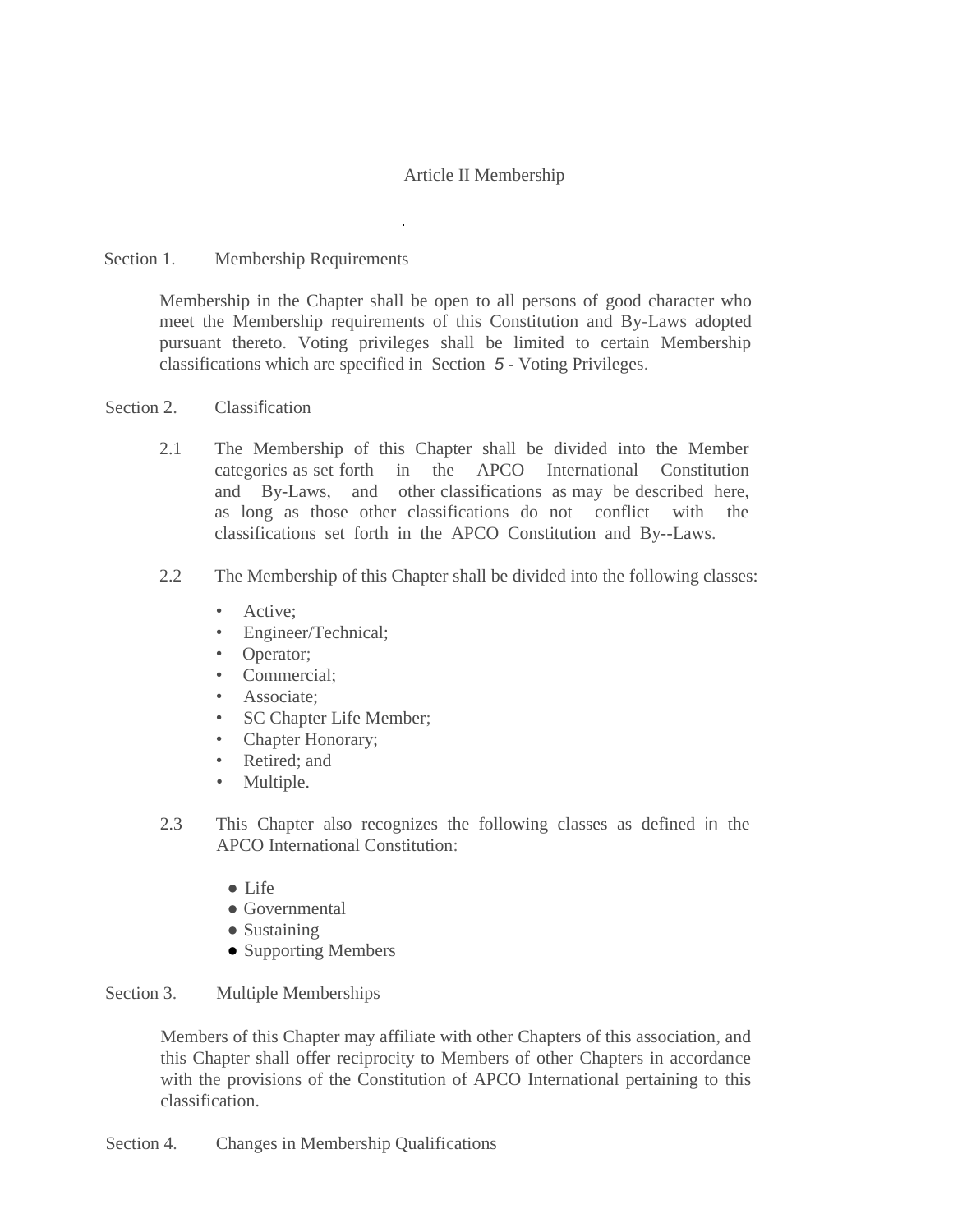Should the status of any Member change so as to effect their Membership qualifications, they shall automatically contact the Chapter Secretary and APCO International to have their Membership classification changed to conform to the new qualifications.

Section *5.* Voting Privileges - Qualifying Members

Members qualifying for voting privileges in this Chapter shall be as follows:

- 5.1 Active Members may vote on all matters brought before this Chapter and/or APCO International.
- 5.2 Only Active Members may vote on APCO International items.
- 5.3 Other Member classifications that may vote on any item directly affecting the state Chapter are as follows:
	- Engineer/Technician;
	- Operator.
- Section 6. Member Descriptions and Qualifications
	- 6.1 Active Member
		- 6.1.l Administrative and supervisory persons with responsibilities for planning, organizing, staffing, directing, and controlling functions required in the design, construction, installation, maintenance, command and/or operation of public safety communications systems who are employed full time and salaried by a Federal, State, County, or Municipal Government.
		- 6.1.2 Administrative and supervisory personnel responsible for communications in volunteer, or non-governmental salaried organizations, which are public safety oriented, specifically Emergency Medical Service and Emergency Management agencies, provided no other employment of such personnel violates the commercial restrictions of the section.
		- 6.1.3 Active Members, *only,* may vote or hold elective office, and shall be the ruling body of this Chapter.
		- 6.1.4 No person shall be eligible for Active Membership under any portion of this section that engages in the commercial manufacture, lease, or sale of public safety communications equipment.
	- 6.2 Engineer/Technician Member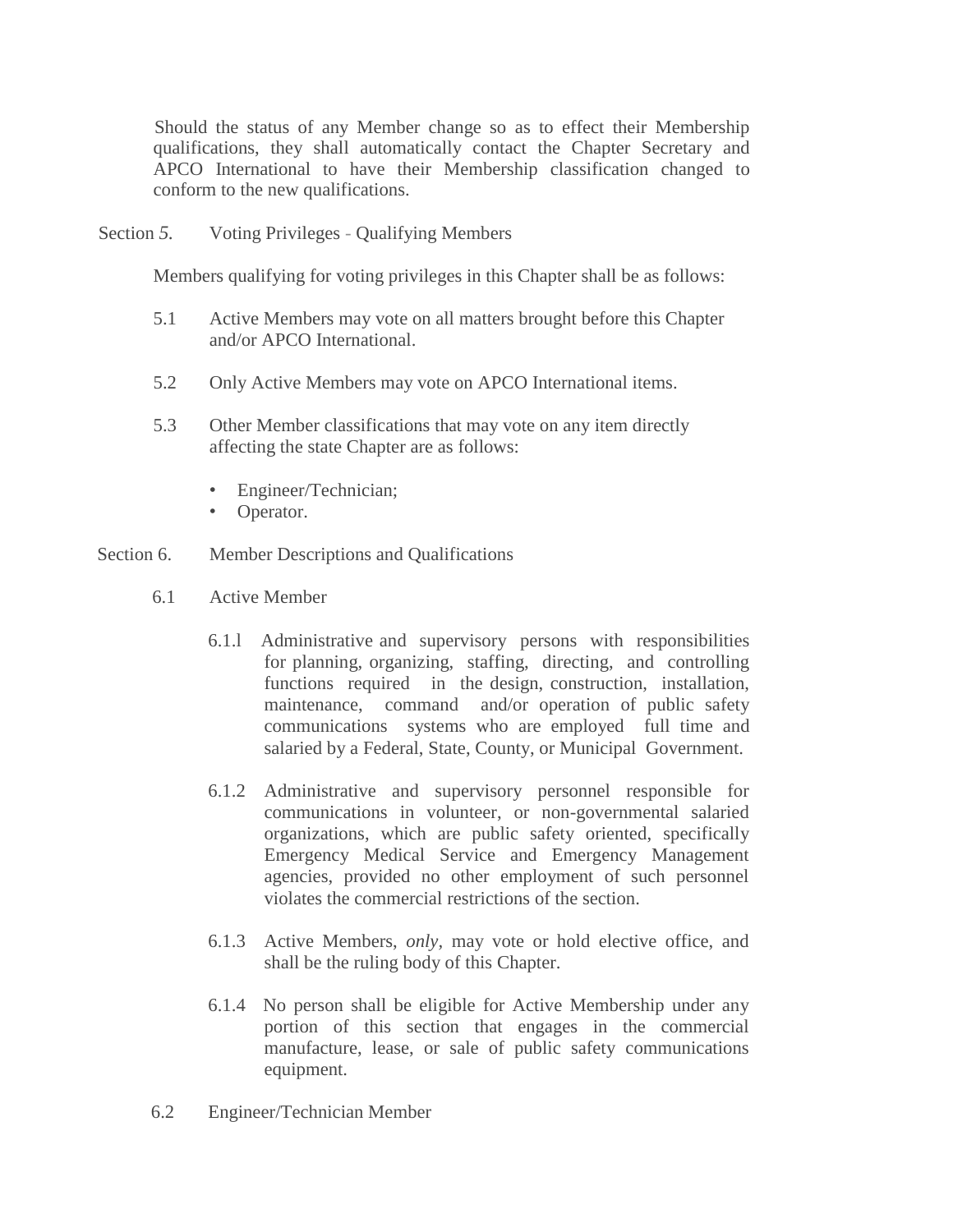- 6.2.1 Non-supervisory persons who are employed full time by public safety organizations for the purpose of designing and constructing communications systems, and for installing and/or maintaining communications equipment.
- 6.2.2 Non-supervisory persons responsible for the designing, construction, installation and/or maintaining communications equipment in volunteer, or non-governmental salaried organizations which are public safety oriented, specifically Emergency Medical Services and Emergency Management agencies, provided no other employment of such personnel violates the commercial restrictions of the section.
- 6.2.3 Engineer/Technician Members may not vote and may not hold office, but may serve on Special Committees, and on certain Standing Committees as may be permitted in accordance with the intent for this class of Membership in the APCO International Constitution and By-Laws. They may otherwise enjoy all benefits of this Chapter.
- 6.2.4 No person shall be eligible for Engineer/Technician Membership under any portion of the section who engages in the commercial manufacture, lease, or sale of public safety communications equipment.
- 6.2.5 Those persons who maintain their Engineer/Technician Membership for a minimum period of two (2) years are eligible to be transferred into the Active Membership classification upon payment of Active Member dues.
- 6.3 Operator Member
	- 6.3.1 Non-supervisory persons who are employed full time by public safety organizations to operate communications equipment for the purpose of dispatching information.
	- 6.3.2 Non-supervisory persons responsible for the operation of communications equipment in volunteer, or non-governmentally salaried organizations that are public safety oriented, specifically Emergency Medical Service and Emergency Management agencies, provided no other employment of such personnel violates the commercial restrictions of the section.
	- 6.3.3 Operator Members may not vote or hold office, but may serve on Special Committees, and on certain Standing Committees, as may be permitted in accordance with the intent for this class of Membership in the APCO International Constitution and By-Laws. They may otherwise enjoy all benefits of this Chapter.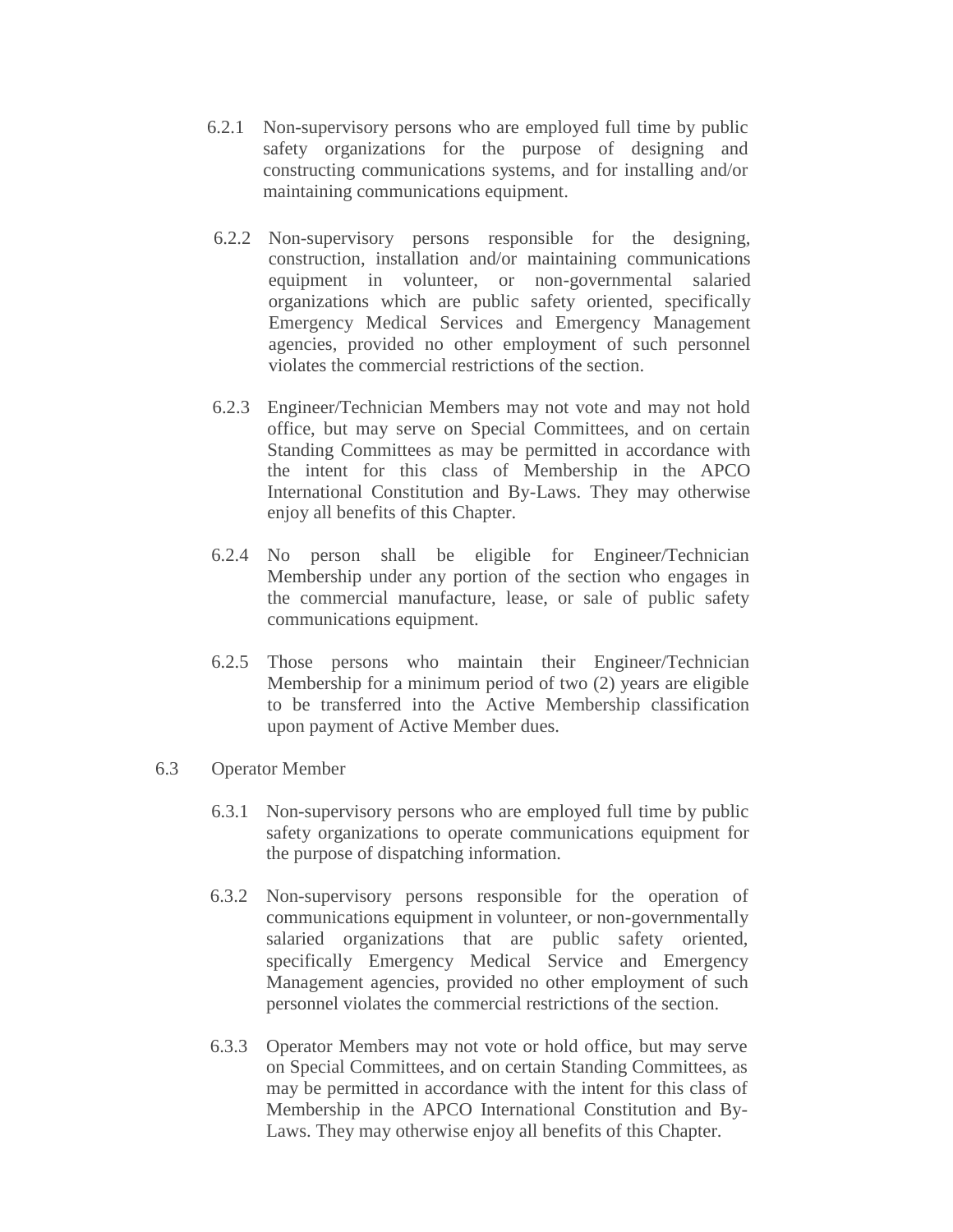- 6.3.4 No person shall be eligible for Operator Membership under any portion of the section who engages in the commercial manufacture, lease, or sale of public safety communications equipment.
- 6.3.5 Those persons who maintain their Operator Membership for a minimum period of two (2) years are eligible to be transferred into the Active Membership classification upon payment of Active Member dues.
- 6.4 Commercial Member
	- 6.4.1 Commercial Members are any individual or employee of a company who receives any amount or type of compensation which is derived from the design, manufacture, sale, service, maintenance, lease, rental, or promotion of components, equipment, systems or other related items which are used or can be used by public safety entities.
	- 6.4.2 An individual or employee of a company which engages in writing, publishing, advising, or consulting in the land mobile communications field.
	- 6.4.3 Commercial Members may not vote or hold office, but may serve on Special Committees.
- 6.5 Associate Member
	- 6.5.1 An Associate Member is a classification for those persons not eligible for, or restricted to, other classes of Membership provided for in this Constitution.
	- 6.5.2 Associate Members may not vote or hold office, but may serve on Special Committees.
- 6.6 SC Chapter Life Member
	- 6.6.1 The SC Chapter Life Member is a designation added to the member's current membership category title, which can change during the course of the member's career, based upon one's current employment status (e.g. Chapter Active Life Member, Chapter Commercial Lifetime Member, etc.)
	- 6.6.2 The SC Chapter Life Member status shall only be recognized by the South Carolina Chapter of APCO.
	- 6.6.3 This honor shall be bestowed in the following manner: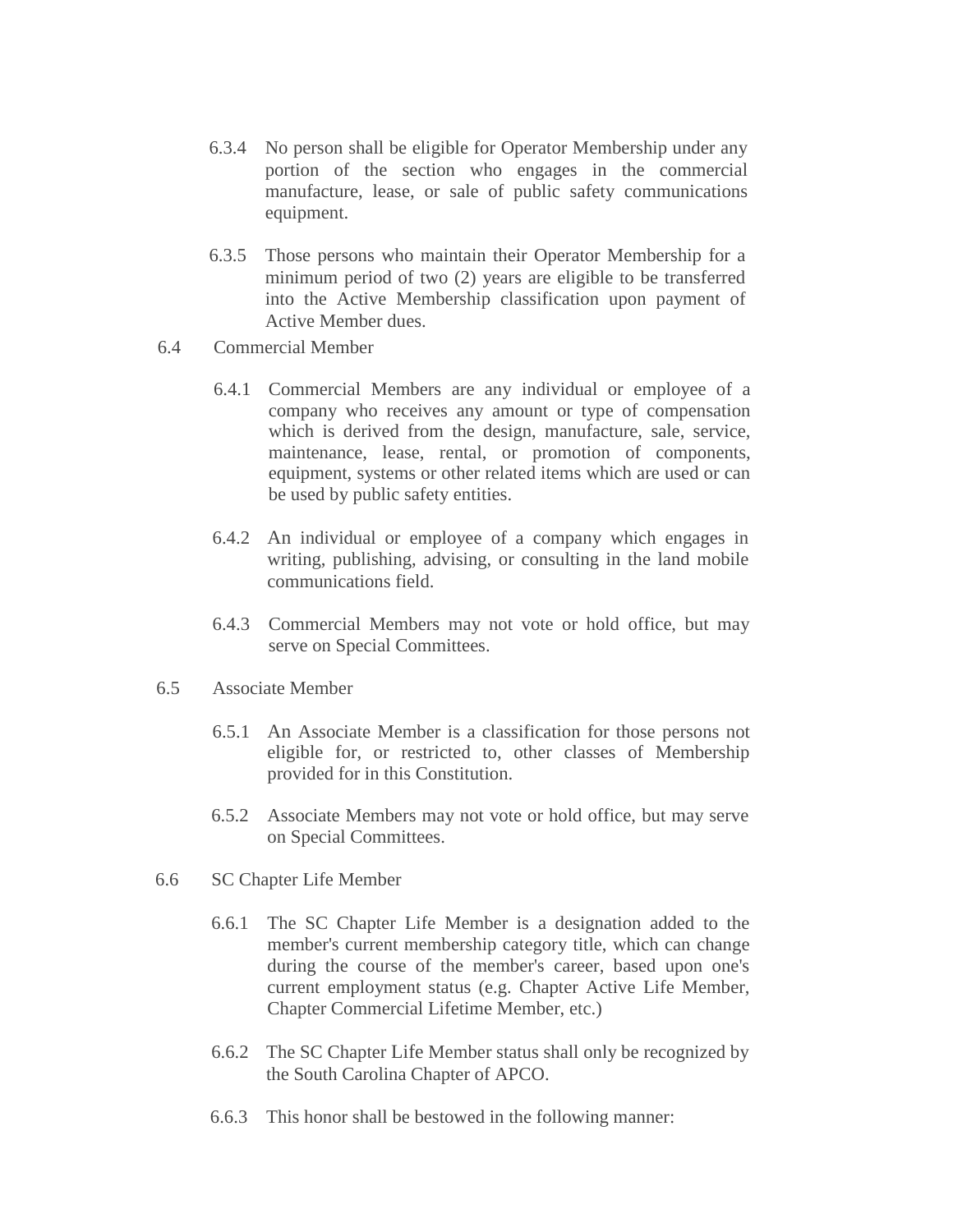- 6.6.3.1 An Active Member of the South Carolina Chapter shall initiate a nomination for designation of SC Chapter Life Member.
- 6.6.3.2 The nomination shall be forwarded to the Chapter President.
	- The nomination shall be in the form of a cover letter together with a completed copy of the SC CHAPTER LIFE MEMBER NOMINATION FORM contained in this section. The nomination may contain additional supporting documentation.
	- The Chapter President shall receive the nomination by May  $1<sup>st</sup>$ ; the nomination will be considered at that year's Annual Conference.
	- Upon receipt of the nomination, the Chapter President shall appoint a temporary Credentials Committee and shall forward the nomination to that Credentials Committee for review of compliance with all applicable requirements.
- 6.6.4 The Credentials Committee shall forward its findings and recommendations to the Executive Board for review no later than May 15th of the calendar year of the Annual Conference at which the nomination is to be considered.
- 6.6.5 The Executive Board shall review the recommendation by the Credentials Committee for compliance with all applicable requirements.
	- In the event the Executive Board finds that the nominee satisfies all of the applicable criteria, then it shall vote on the acceptance of the proposed SC Chapter Life Member's nomination to be sent for a majority vote by the membership. If the nomination is ratified, it shall be forwarded to the Chapter Secretary to complete the documentation listed in 6.6.7.
	- In the event the Executive Board finds that the nominee does not satisfy all of the applicable criteria but also finds that a special circumstance exists, the nomination will be brought before the membership at the Spring Business Meeting for a majority vote.
	- In the event the Executive Board finds that the nominee does not satisfy all of the applicable criteria and no special circumstance exists, then the nominating member shall be notified that the nomination has been rejected along with a statement of deficiencies.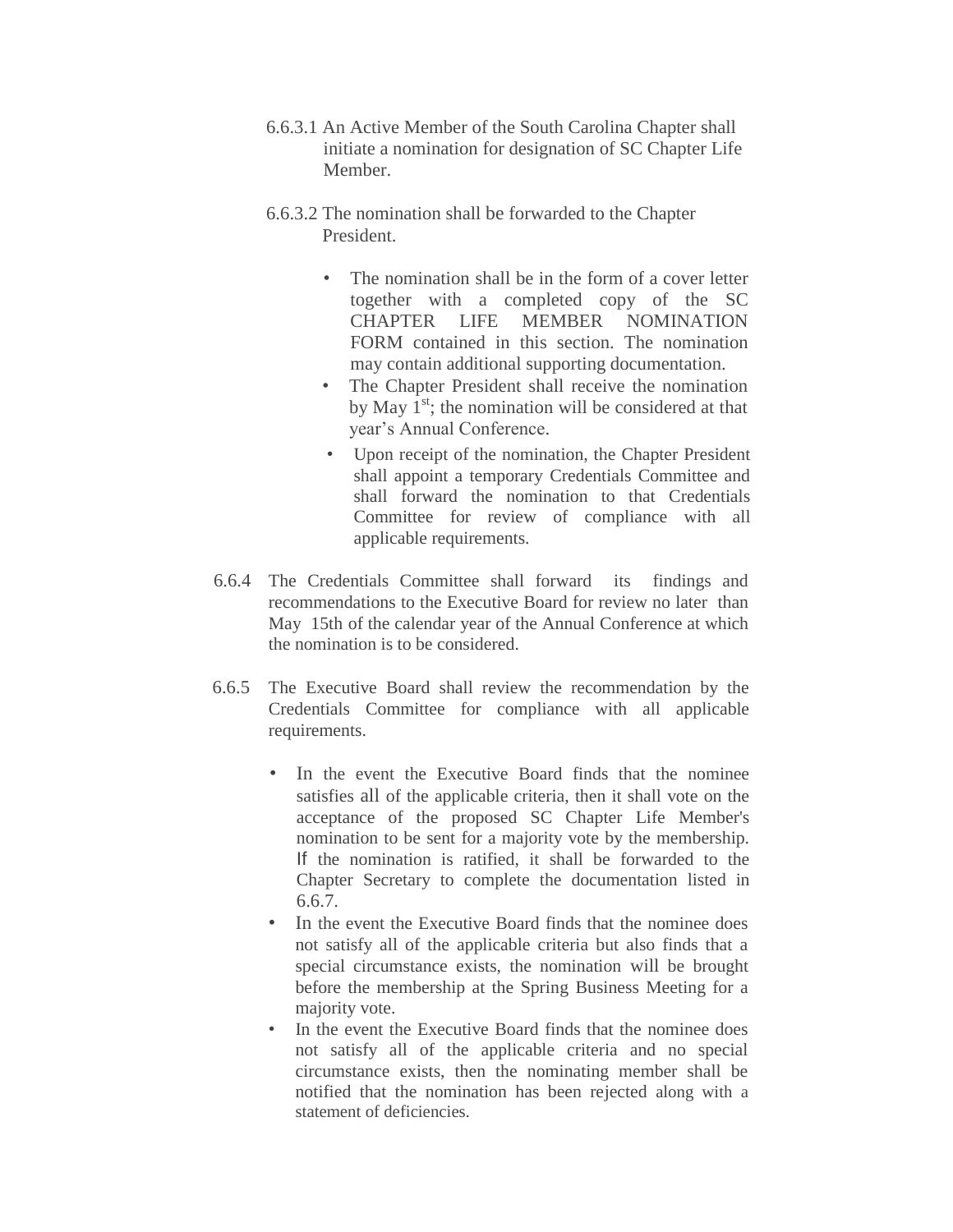- 6.6.6 The final vote to validate the proposed SC Chapter Life Member shall be considered at the Fall Business Meeting held at the annual conference. Approval of the nomination shall require a majority affirmative vote.
- 6.6.7 The award shall be recognized as follows:
	- Provided the Executive Board ratifies the nomination, then the Chapter Secretary shall cause a congratulatory letter to be prepared and sent to the member not later than June 30th of the calendar year of the Annual Conference at which the nomination is to be considered. A copy of the letter shall be forwarded to the Chapter President for information purposes.
		- o The letter shall notify the member of their nomination for designation of SC Chapter Life Member and that the nomination will be considered at the Fall Business Meeting.
		- o The letter shall include an invitation for the member to attend the conference along with an explanation of the events that will occur.
		- o The letter shall also state that, subject to approval of the nomination, the member will receive the formal presentation of the award at the Closing Ceremonies.
- 6.6.8 Provided the Executive Board ratifies the nomination, the Chapter shall grant the member a complimentary full registration for the Annual Conference, but shall not otherwise reimburse the member for any expenses.
- 6.6.9 Provided the membership majority approves the nomination, the Chapter President shall present an appropriate plaque and a SC Chapter Life Member pin during the Closing Ceremonies held in conjunction with the Annual Conference at which the SC Chapter Life Member designation was approved.
- 6.6.10 Provided the membership majority approves the nomination, the Chapter Secretary shall update the membership database to reflect the new designation.
- 6.6.11 Retired SC Chapter Life Members or those Life Members not associated with an agency may not vote and may not hold office but may serve on special committees.
- 6.7 Chapter Honorary Member
	- 6.7.1 This honorary designation is reserved for those persons who are not otherwise Members of this association, including those who are retired due to age or physical disability, who have made significant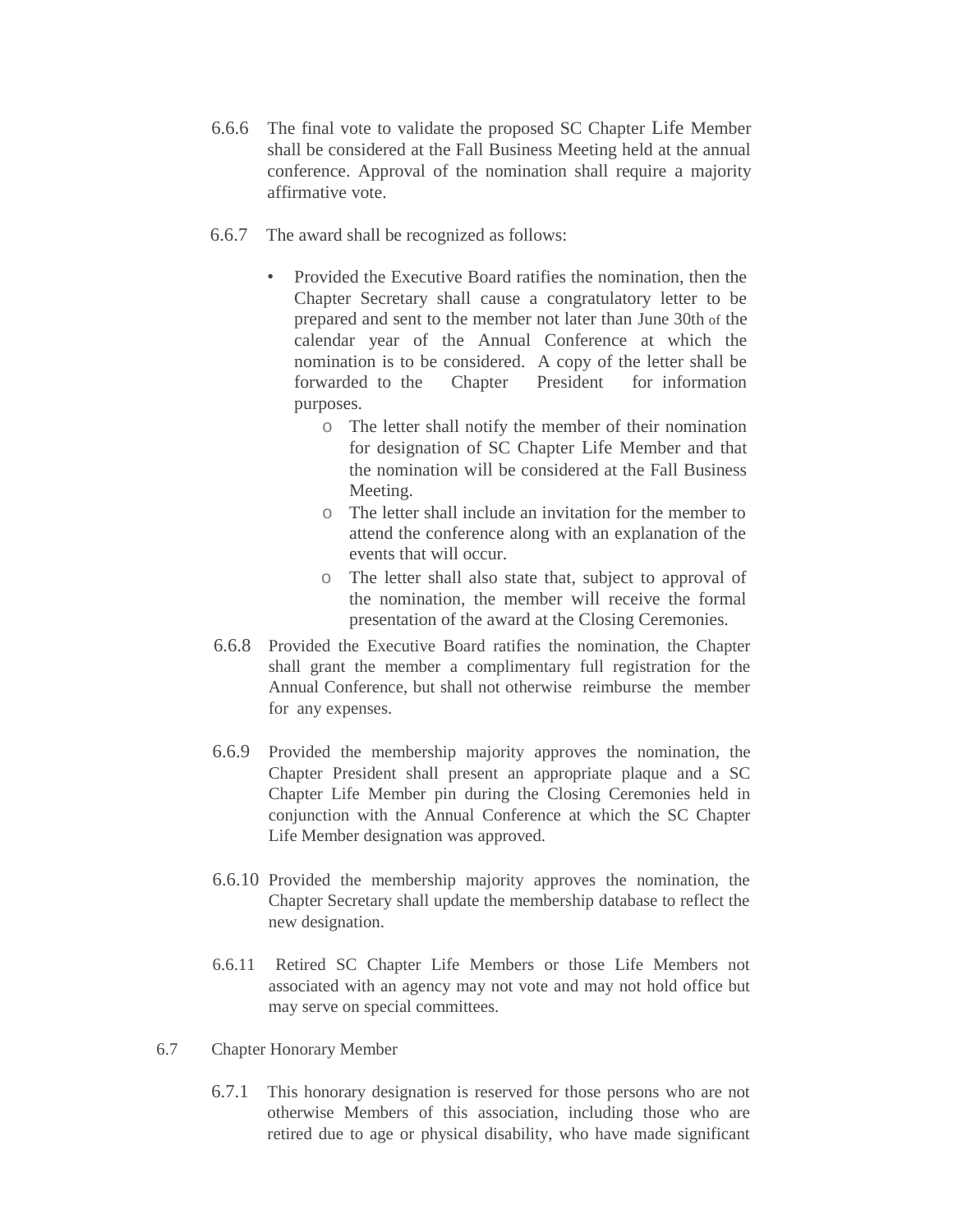contributions toward the objectives of this Chapter. This honor shall be bestowed upon such a person in the following manner:

- A. The Chapter Executive Committee shall make a recommendation to the Chapter Quorum at the Fall Conference that such honor be bestowed.
- B. The Chapter Quorum during the same Fall Conference shall approve the recommendation by a majority vote.
- 6.7.2 The term of this recognition shall be for a period of one (1) year, but may thereafter be reinstated year by year at the pleasure of the quorum.
- 6.7.3 Persons so honored shall not accrue any additional benefits or privileges, provided the Chapter shall pay the regular Member annual subscription fee for *The Bulletin* in accordance with the requirements of APCO International.
- 6.8 Retired Member
	- 6.8.1 Any former Member of APCO, in any class, who has fully retired from his former, regular occupation and is no longer gainfully employed or otherwise compensated for current services provided in any manner to the general field of commercial, private, or public communications.
	- 6.8.2 Retired Members may not vote or hold office, but may serve on Special Committees.
- 6.9 Multiple Member
	- 6.9.1 A paid-up Member of another Chapter, in any class, who wishes to affiliate with this Chapter as provided for by APCO International.
	- 6.9.2 Their membership in this Chapter shall be in the same classification as that held in his home Chapter and they shall be issued a Membership card identical to the one issued by their home chapter except that the word *multiple* shall be entered as a prefix to the Membership classification.
	- 6.9.3 Their Membership in the Chapter shall not be reported to APCO International. Only this Chapter's portion of dues shall be collected; this Chapter, as provided for by APCO International, shall retain that portion of dues.
- 6.10 Life Member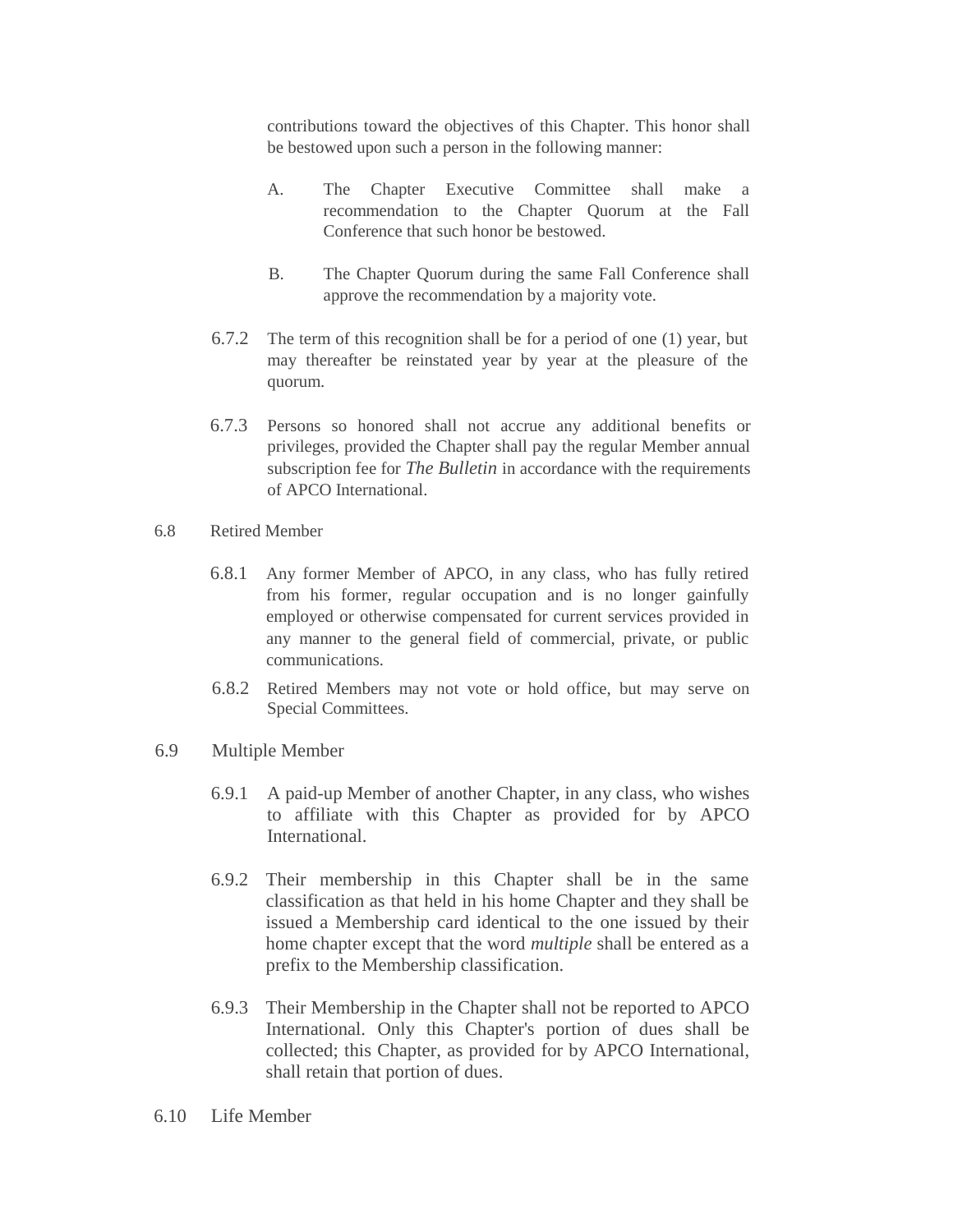- 6.10.1 Any regular Member of APCO who has made significant contribution beyond the normal call of duty toward the successful attainment of the objective of APCO at the National level shall be eligible for Life Membership.
- 6.10.2 This honor may only be bestowed upon nomination by the National Executive Committee, following recommendation by a Chapter in accordance with the requirements for this class as outlined in the Constitution of APCO International, and the subsequent confirmation by a majority vote of the quorum of an Annual National Conference.
- 6.10.3 The title of *Life,* when bestowed, shall be in addition to the regular Membership title of the Member, and they shall enjoy all privileges of his their regular Membership classification and shall be exempt from payment of any dues at the Chapter of National levels.
- 6.10.4 This Chapter shall recognize any Member(s) within its chartered area so designated by APCO International, and shall welcome such Member(s) into full Membership privileges in keeping with regular Membership classification(s) of the Member(s).
- 6.11 Government Member

6.11.1 This classification is defined in the Constitution of APCO International.

- 6.11.2 This individual Member of an applicant group qualifying for Governmental Membership shall be classified and governed in this Chapter, according to their individual qualifications, in the Active, Engineer/Technician, or Operator classes, but shall be granted all the additional benefits specified for Governmental Memberships by APCO International.
- 6.12 Sustaining Member
	- 6.12.1 This classification is defined in the Constitution of APCO International and may be bestowed only by the National Board of Officers.
	- 6.12.2 This chapter shall recognize and extend hospitality to any such Member(s) so designated by APCO International.
	- 6.12.3 Sustaining Members may not vote or hold office, but may serve on Special Committees.
- 6.13 Supporting Member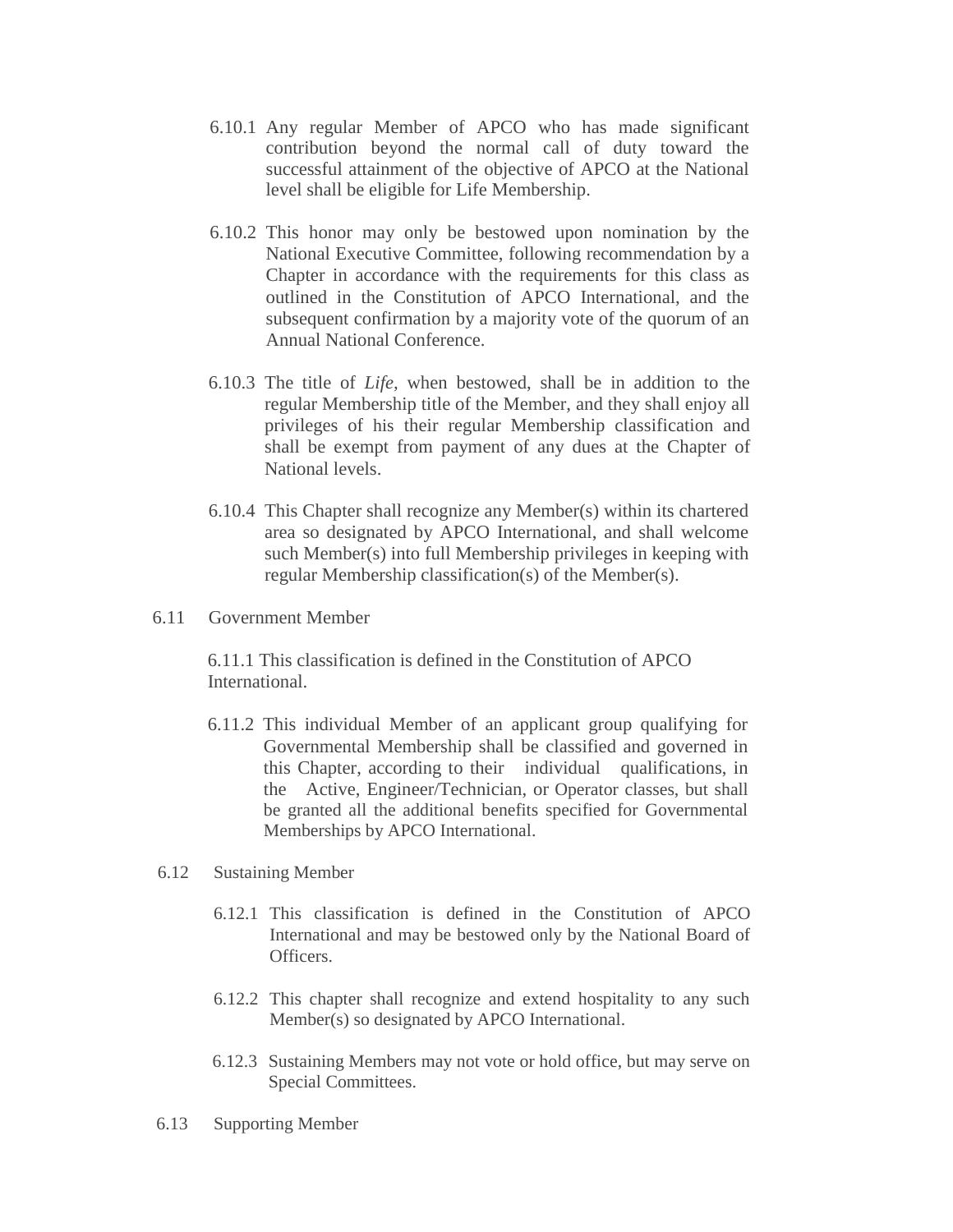- 6.13.1 This classification is defined in the Constitution of APCO International.
- 6.13.2 The individual Members of an applicant group qualifying as a supporting Member shall be classified and governed as **Commercial** members of this Chapter, but shall receive all additional benefits pertaining to this class as provided by APCO International.
- 6.13.3 The individual Member of a Supporting Membership group may not vote or hold office, but may serve on Special Committees.
- 6.14 Military Member

A Member of this Chapter in good standing who enters the Armed Forces of the United States of America during a declared war, or who is drafted involuntarily for military duty, shall be exempt from dues and shall be carried as a paid-up Member in good standing for the period of such service plus six (6) months thereafter.

6.15 Other Members

In addition to the classes of Membership outlined in this Article, this Chapter shall recognize any other Membership classification(s) as may be provided for by APCO International in a manner keeping with the intent of APCO International for such classification(s).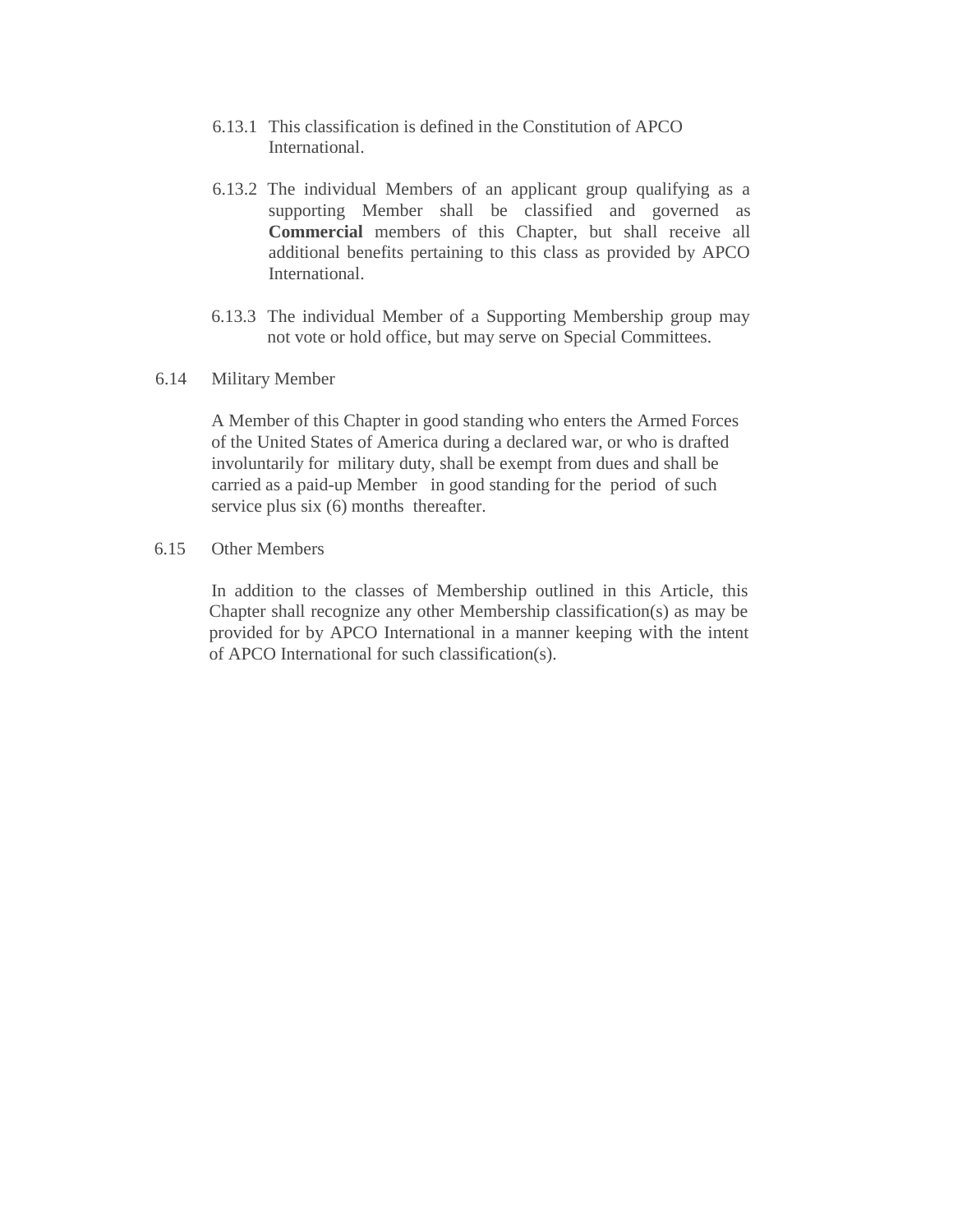#### Article III Officers

#### Section 1. Designation

The Officers of this Chapter are as follows:

President

First Vice-President Second Vice-President Secretary-Treasurer APCO International Association Executive Committee Member

Section 2. How Elected

The officers of this Chapter shall hold office in accordance with Article III of the By-Laws.

- Section 3. Vacancies
	- 3.1 Should any of the Presidential Offices of this Chapter become vacant, the office shall be filled by advancement in rank, leaving the office of Second Vice-President unoccupied until the next election of Officers.
	- 3.2 Should the Office of Secretary-Treasurer become vacant, it shall immediately be filled by a temporary appointment by the Chapter President. Such appointee shall serve until the next election of Officers.
	- 3.3 Should the Chapter's APCO International Association Executive Committee Member position become vacant, it shall be filled by an appointment by the Chapter President. Such appointment shall serve the remaining term of this position and shall be furnished proper written credentials authorized by the Chapter President. The President shall immediately notify the Executive Director of APCO International of such an appointment.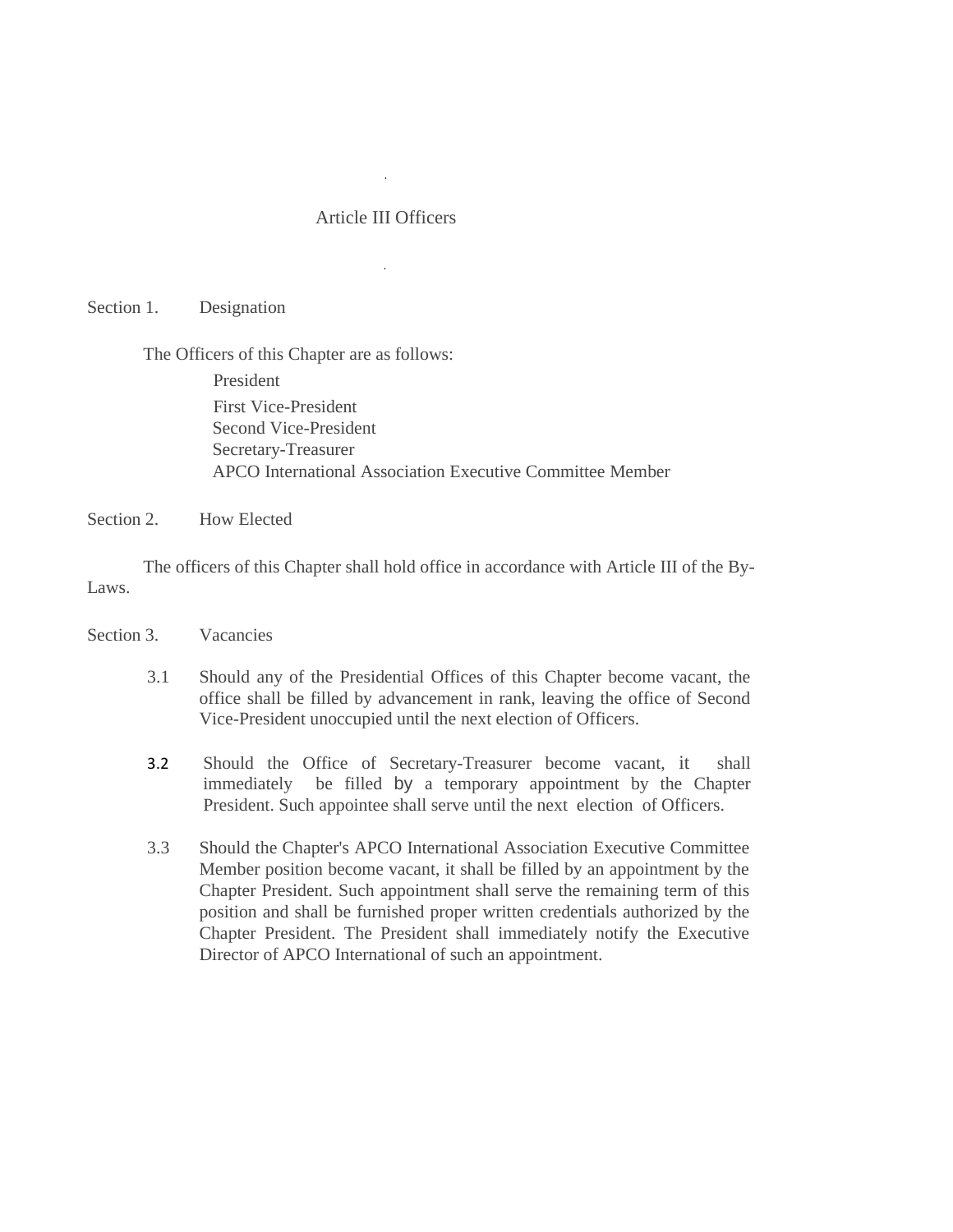#### **Article IV Chapter Meeting**

#### <span id="page-17-0"></span>Section 1. Frequency of Meetings

- 1.1 This Chapter shall meet at least four (4) times annually in accordance with the policies of APCO International.
- 1.2 A meeting of the Chapter's Active Members held while in attendance at the National APCO Conference may qualify as one of the required meetings.
- Section 2. Quorum

A quorum shall consist of qualified voting Members as defined in the Constitution, Article II, Section 5, present and voting at the meeting.

Section 3. Voting Majority

A simple majority of qualified Members present and voting at a meeting shall decide all issues except an amendment to the Constitution and/or By-Laws.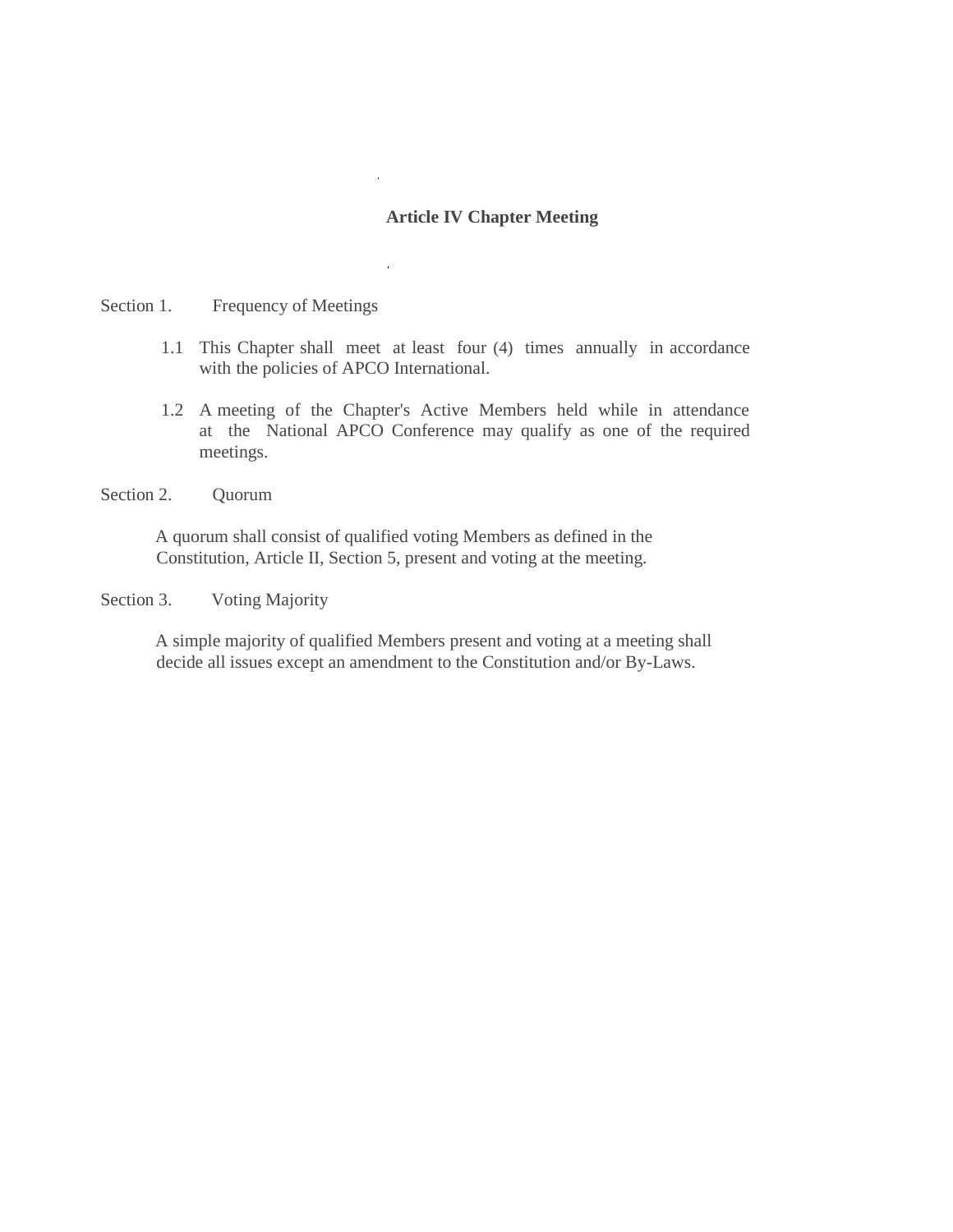#### **Article V Amendments**

- <span id="page-18-0"></span>Section 1. Provision for Amendments
	- 1.1 The Constitution and/or By-Laws of this Chapter may be amended by an affirmative vote of two-thirds (2/3) of those qualified Members in attendance, in accordance with Article VI, Section 2, of the By-Laws.
	- 1.2 If, in the interest of time and in order to avoid conflicting with APCO International, the procedure outlined in Article VI, Section 3, of the By-Laws shall be followed.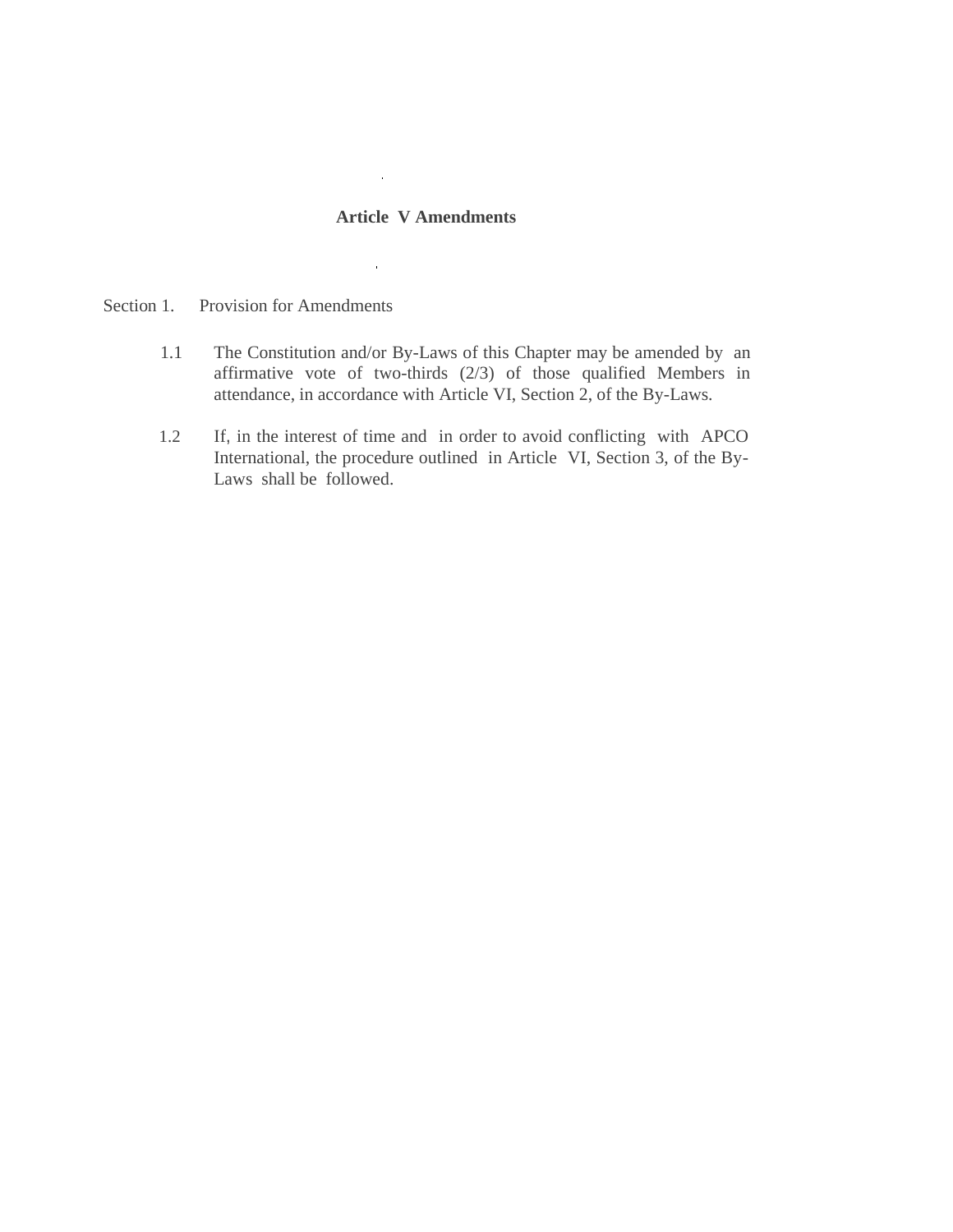## SOUTH CAROLINA CHAPTER

OF

## ASSOCIATION OF PUBLIC-SAFETY COMMUNICATIONS OFFICIALS INTERNATIONAL, INC.



South Carolina Chapter of APCO

By-Laws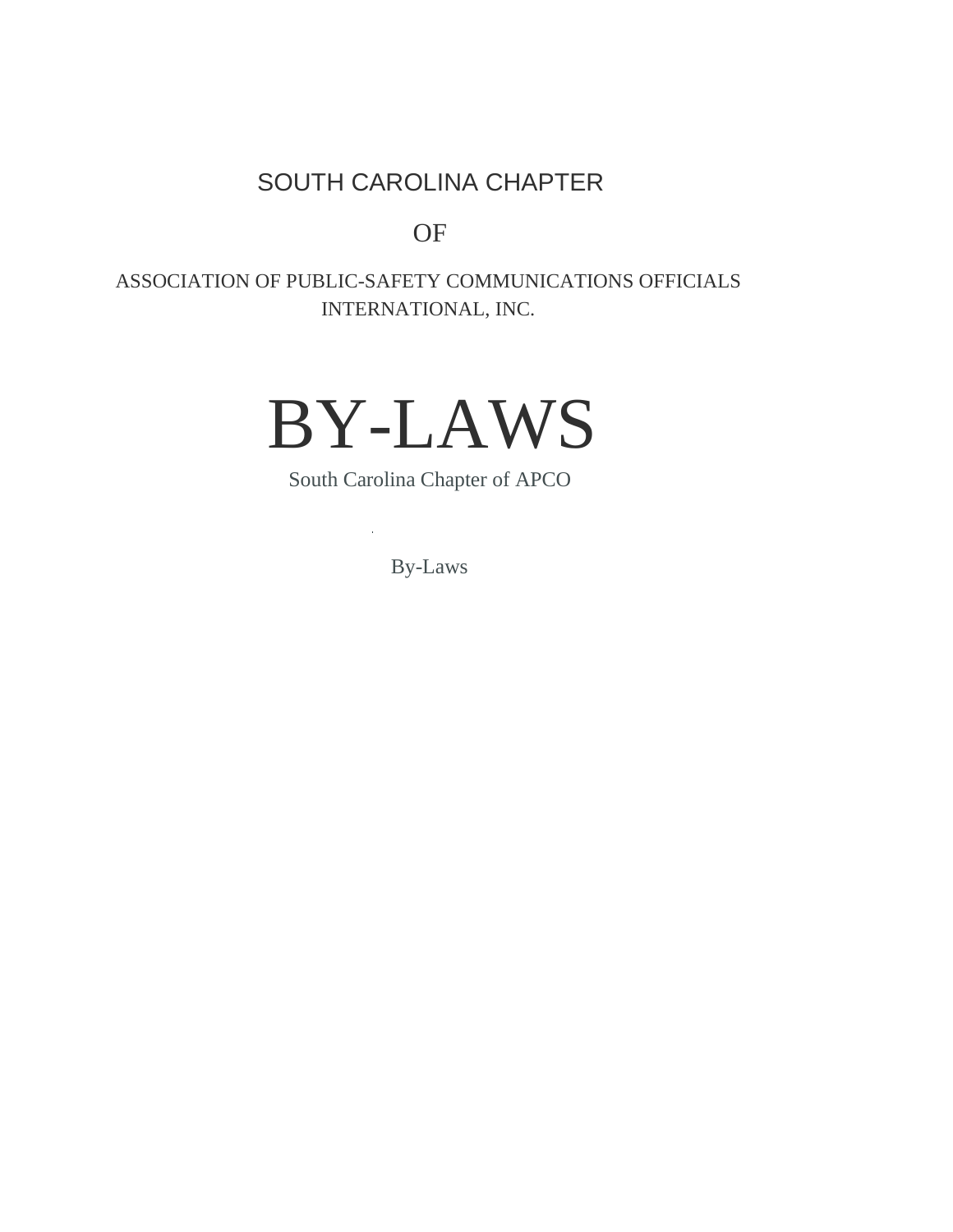#### Article I Membership Procedure

#### Section 1. Application

Application for Membership shall be made in writing and signed by the applicant upon forms as provided by APCO International, and be processed in accordance with the APCO International By-Laws, Article II, Section 3.

#### Article II Dues

<span id="page-20-0"></span>Section 1. Annual Membership Dues

- 1.1 Dues for Chapter Membership for all membership classes except Chapter Honorary and SC Chapter Life Member shall be five dollars (\$5.00) over and above the APCO International dues per calendar year.
- 1.2 Chapter Honorary Members and SC Chapter Life Members shall not pay any Chapter or APCO International dues. The Secretary-Treasurer shall forward to the APCO International Executive Director a listing of such Members, along with a check for *The Bulletin* subscription fee so these Members may maintain interest in the affairs of APCO.

#### Section 2. Dues Payment Schedule

- 2.1 Membership dues are due and payable sixty (60) days prior to the anniversary date of each Membership Certificate and Members shall be so billed.
- 2.2 Dues are past due thirty (30) days after the anniversary date of the Membership Certificate. Non-paying Members in arrears after such date shall be notified at that time that they have been removed from Membership and the benefits thereof.
- 2.3 Members who have been dropped from the Membership roll in accordance with 2.2 above shall be placed in a pending status with no benefits, for a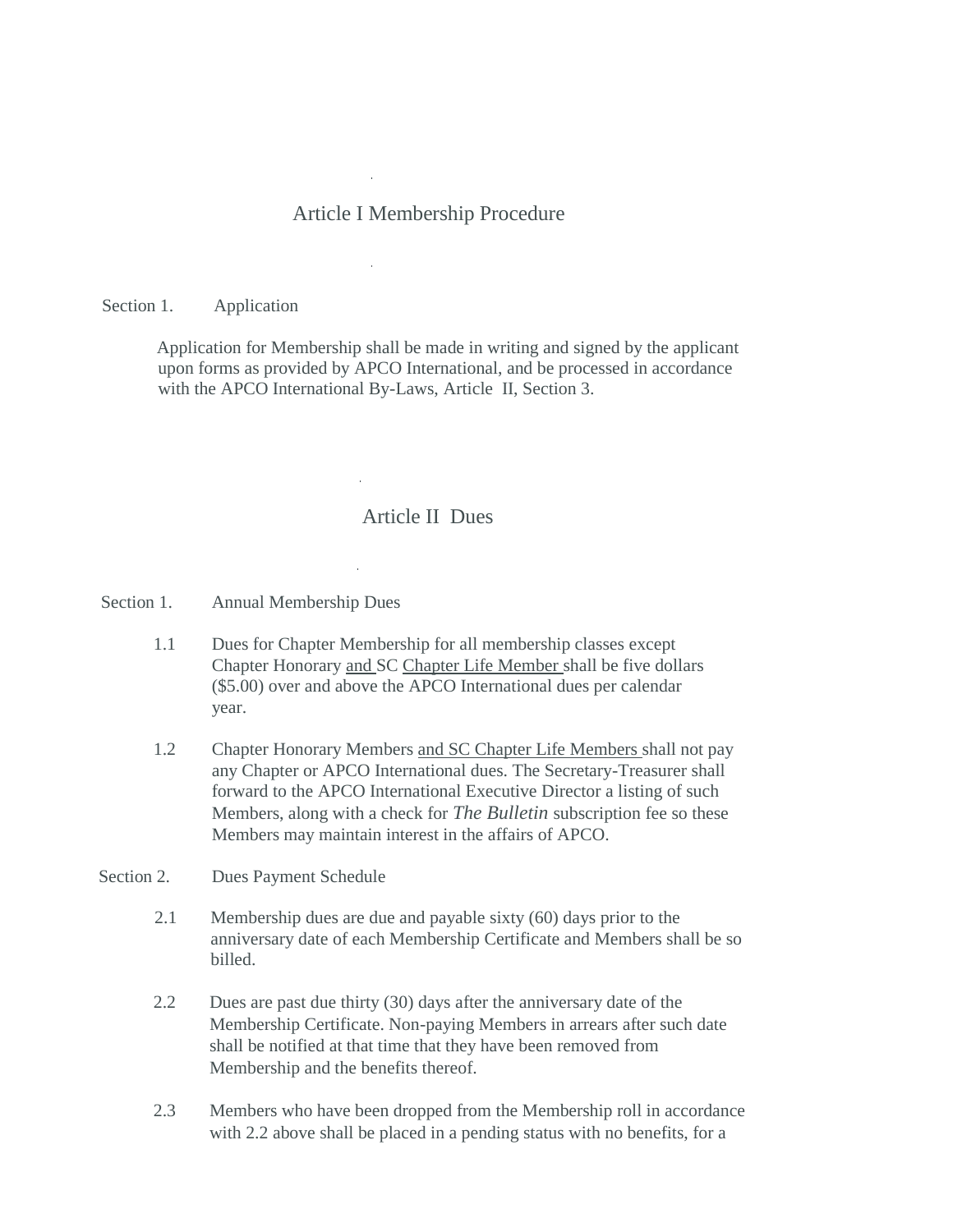period of three (3) months. If during that three months period they pay proper dues, they shall be reinstated to full Membership and shall retain their original Membership Certificate date. After such pending periods, such persons who elect to rejoin shall be required to apply as new Members and shall be assigned a new Membership Certificate.

- Section 3. Billing and Collecting Dues
	- 3.1 The APCO International office shall bill and collect dues from all Members.
	- 3.2 The APCO International office shall, within each thirty (30) day calendar prior, remand to the State Chapter its portion of these dues received.
	- 3.3 The APCO International office shall, in like manner, notify the State Chapter when its Members are billed and when Membership status is changed.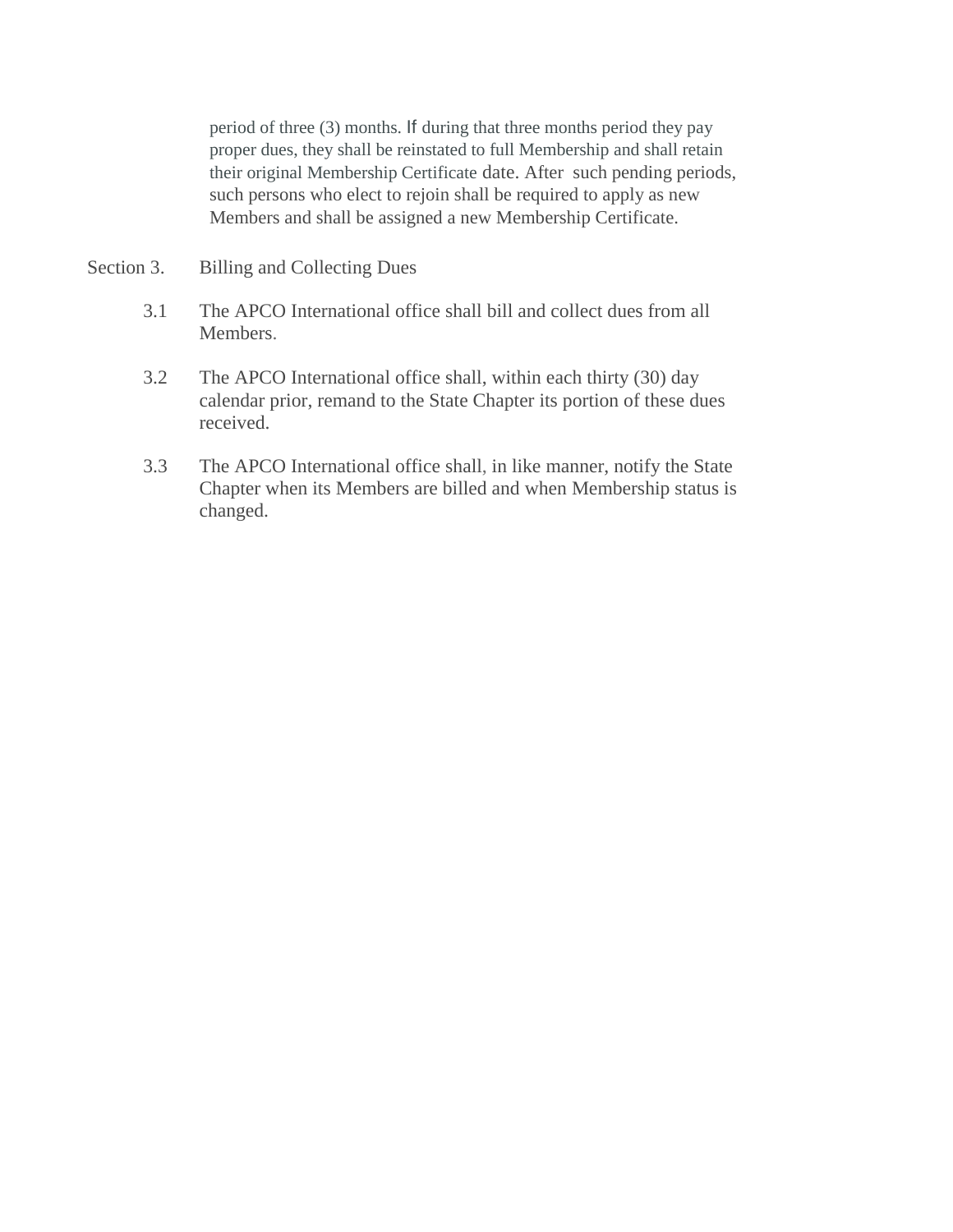#### **Article Ill Chapter Elections**

#### Section 1. Eligibility

- 1.1 Only Members who hold ACTIVE Membership status in the South Carolina Chapter as defined in the APCO International Constitution and By-laws may be considered for any elective position in this Chapter.
- 1.2 Said Members are to be active in this Chapter or any other Chapter of APCO International for a period of three (3) consecutive years to be considered for any elective position in this Chapter.
- 1.3 Any Member already serving in an elective position for any other organization with comparable fundamental principals shall be ineligible during coinciding terms with said organization for any elective position in this Chapter.

#### Section 2. Positions to be Filled

- 2.1 The offices of Chapter President and First Vice-President shall normally be filled by advancement in rank. The Second Vice-President, Secretary-Treasurer, and a Member-at-Large Delegate to the Chapter Executive Committee shall be elected biennially at the Spring Business Meeting. The elected Members may succeed themselves.
- 2.2 The Chapter President shall appoint the APCO International Association Executive Committee Member and, at the Chapter President's discretion, no more than two (2) Chapter Commercial Executive Committee Members biennially. The appointed Members may succeed themselves only on the recommendation of the Chapter President.

#### Section 3. How Filled

All elective positions in the South Carolina Chapter shall be elected by ballot from nominations submitted by the Nominating Committee or from nominations from the floor in accordance with By-Laws Article V, Section 2.4, or by nominations from the floor. Balloting shall be done at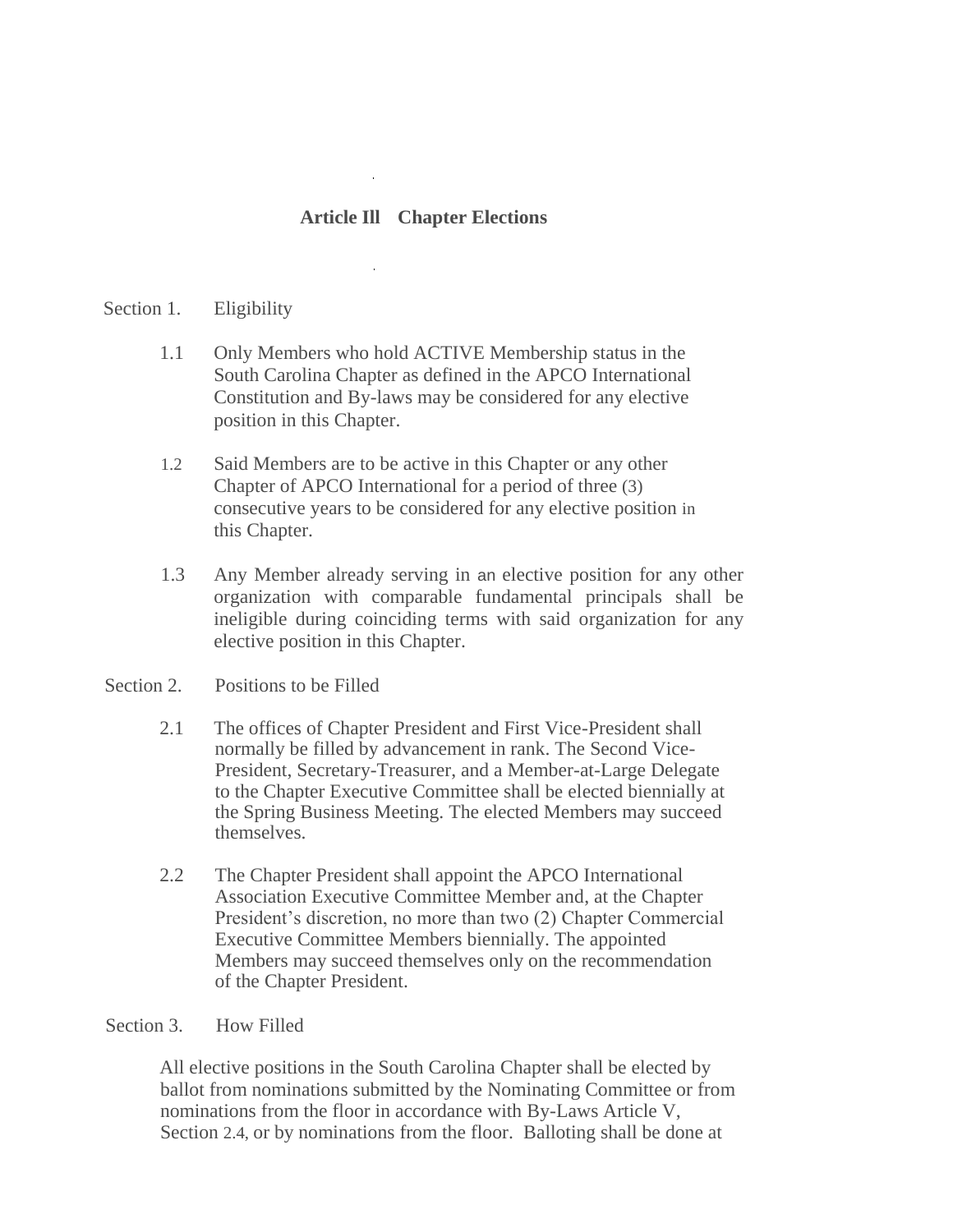the Spring Business Meeting.

### Section 4. Date for Taking Office

Candidates elected at the Spring Business Meeting shall assume office the first day of July following said election.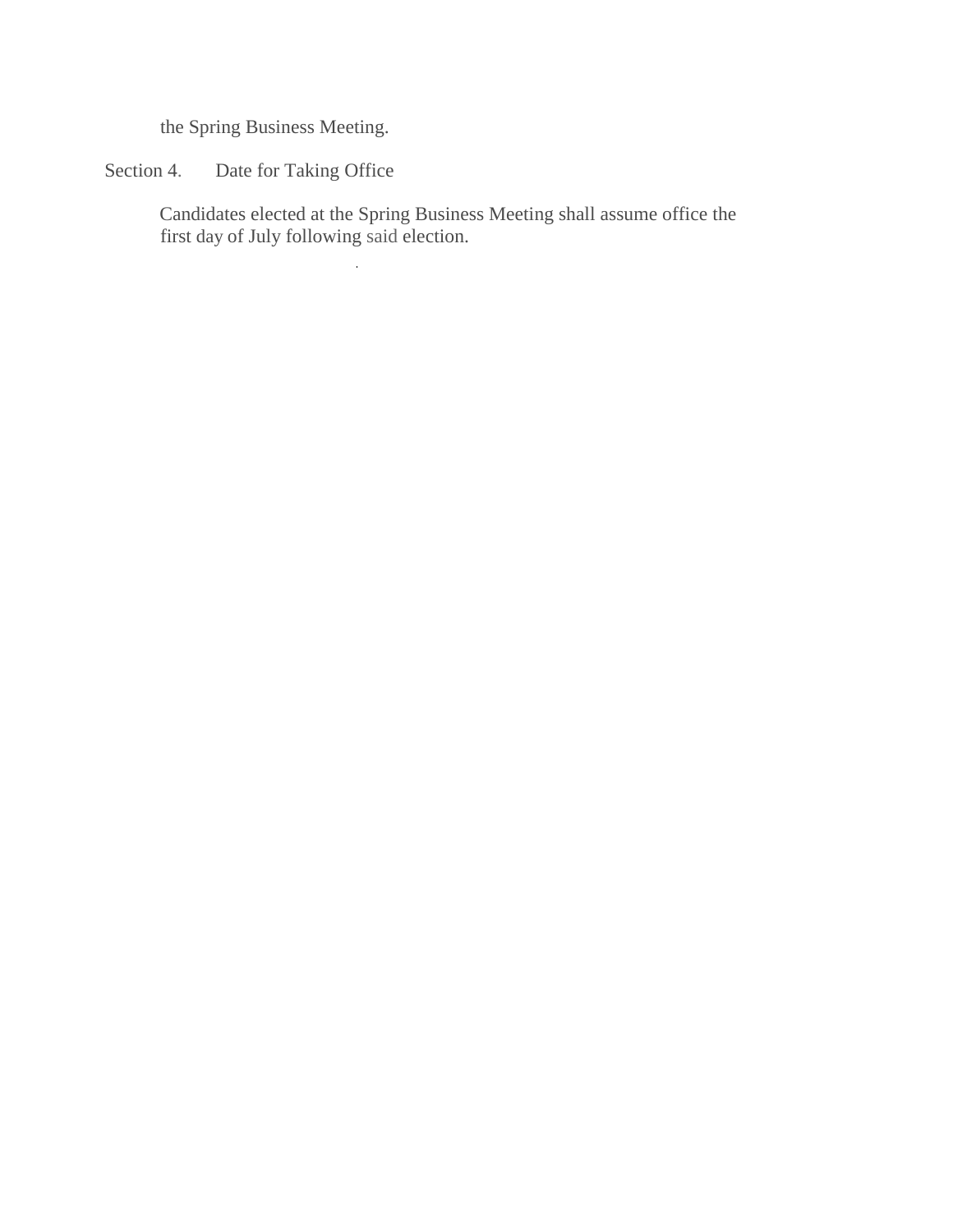#### Article IV Officers - Authority and Duties

#### Section 1. Authority

The necessary Authority for the performance of duty by all officers of the South Carolina Chapter is herewith established.

#### Section 2. President

- 2.1 As soon as practical after taking office, the President shall announce his appointments to Standing and Special Committees; outline objectives for the year; and discuss and propose resolutions to be presented to the APCO International Conference Quorum in accordance with Constitution Article IV, Section 2.2.
- 2.2 The President shall be the Chairman of the Chapter Executive Committee, ex- officio Member of all Chapter Committees, and shall preside at all Chapter Conferences.
- 2.3 It shall be the duty of the President to assure that all meetings and/or conferences are conducted in a manner that is keeping with the purpose of this Chapter as outlined in Constitution Article I, Section 3.
- 2.4 Term of Office is two (2) years; may succeed for two (2) consecutive terms.
- Section 3. First Vice-President (President-Elect)
	- 3.1 The First Vice-President shall perform all the duties of the President in the President's absence.
	- 3.2 The First Vice-President shall serve as Chairman of the Activities and Membership Committee.
	- 3.1 The First Vice-President shall, during the term of office, screen the Chapter Membership, contact prospective Committee chairmen for the following year, and have appointments ready for presentation upon taking office as President.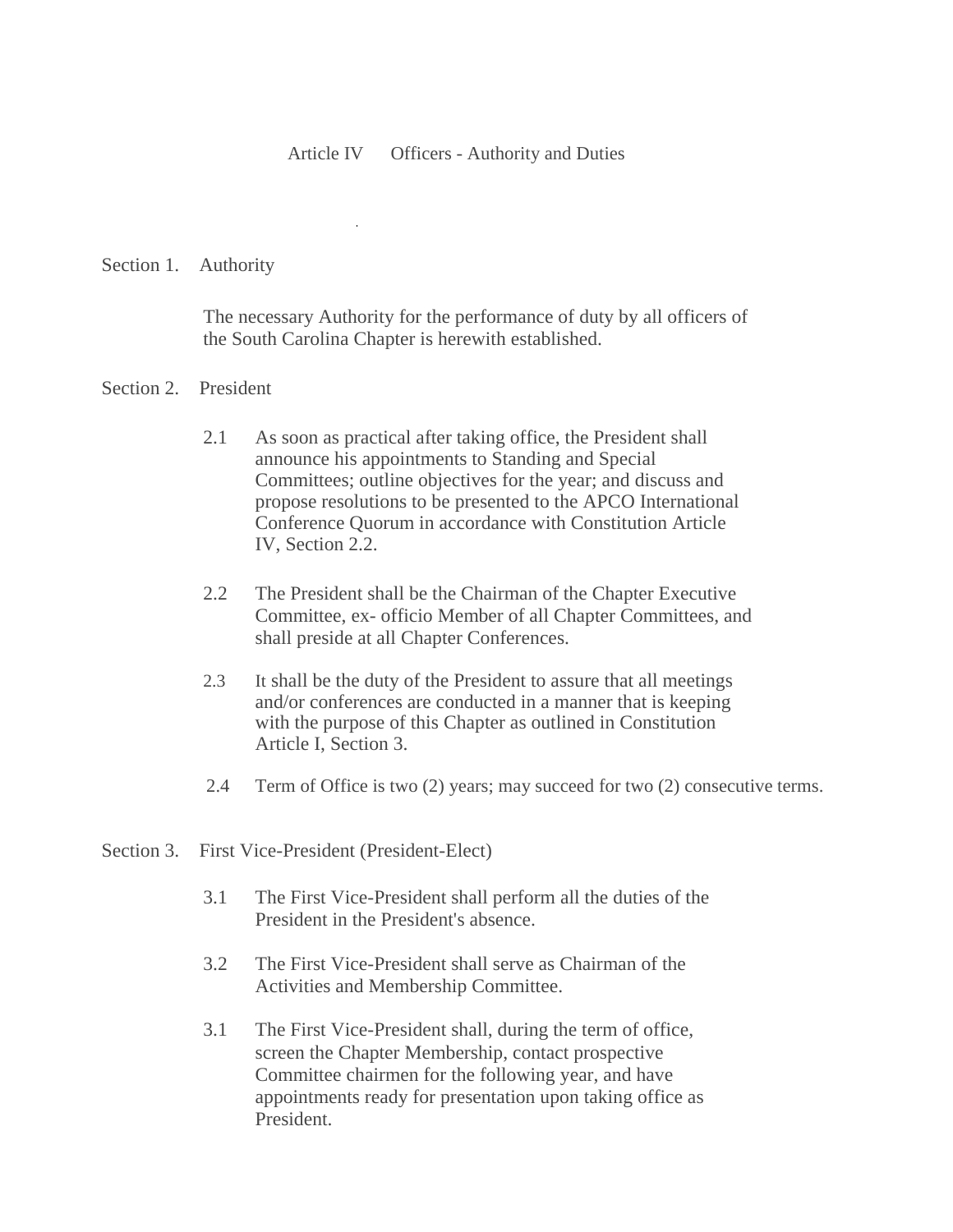- 3.4 The First Vice-President shall participate in Board of Officers and Executive Committee responsibilities as assigned by the President or Executive Committee.
- 3.5 Term of Office is two (2) years; may succeed for two (2) consecutive terms.
- Section 4. Second Vice-President
	- 4.1 The Second Vice-President shall perform all the duties of the First Vice-President in the First Vice-President's absence.
	- 4.2 The Second Vice-President shall serve as Vice-Chairman of the Activities and Membership Committees.
	- 4.3 The Second Vice-President shall participate in Board of Officers and Executive Committee responsibilities as assigned by the President or Executive Committee.
	- 4.4 The Second Vice-President shall serve as the Chairman of the Resolutions and By--laws Committee.
	- 4.5 Term of Office is two (2) years; may succeed for two (2) consecutive terms.

#### Section 5. Secretary-Treasurer

- 5.1 The Secretary and Treasurer Responsibilities are customarily, but not necessarily, combined as one office. In the event of the separation of duties, responsibilities shall be divided and delegated by the Chapter Executive Committee. For purposes of simplicity, this section is written assuming the responsibilities are to be covered as one office.
- 5.2 The Secretary-Treasurer shall serve as Secretary to the Board of Officers, the Executive Committee, and all Chapter Meetings and Conference business sessions.
- 5.3 The Secretary-Treasurer shall maintain a complete Membership roll of the Chapter, furnishing updated listings as required to APCO International Central Office, Chapter President, First Vice-President, and Fall Conference Chairman.
- 5.4 The Secretary-Treasurer shall receive all funds belonging to the Chapter, shall maintain a bank account in the name of the Chapter, for the orderly processing of all funds and shall pay from this account all chapter obligations as prescribed by the Chapter Quorum, or upon orders from the Board of Officers and/or Executive Committee during intervals between Chapter Conferences.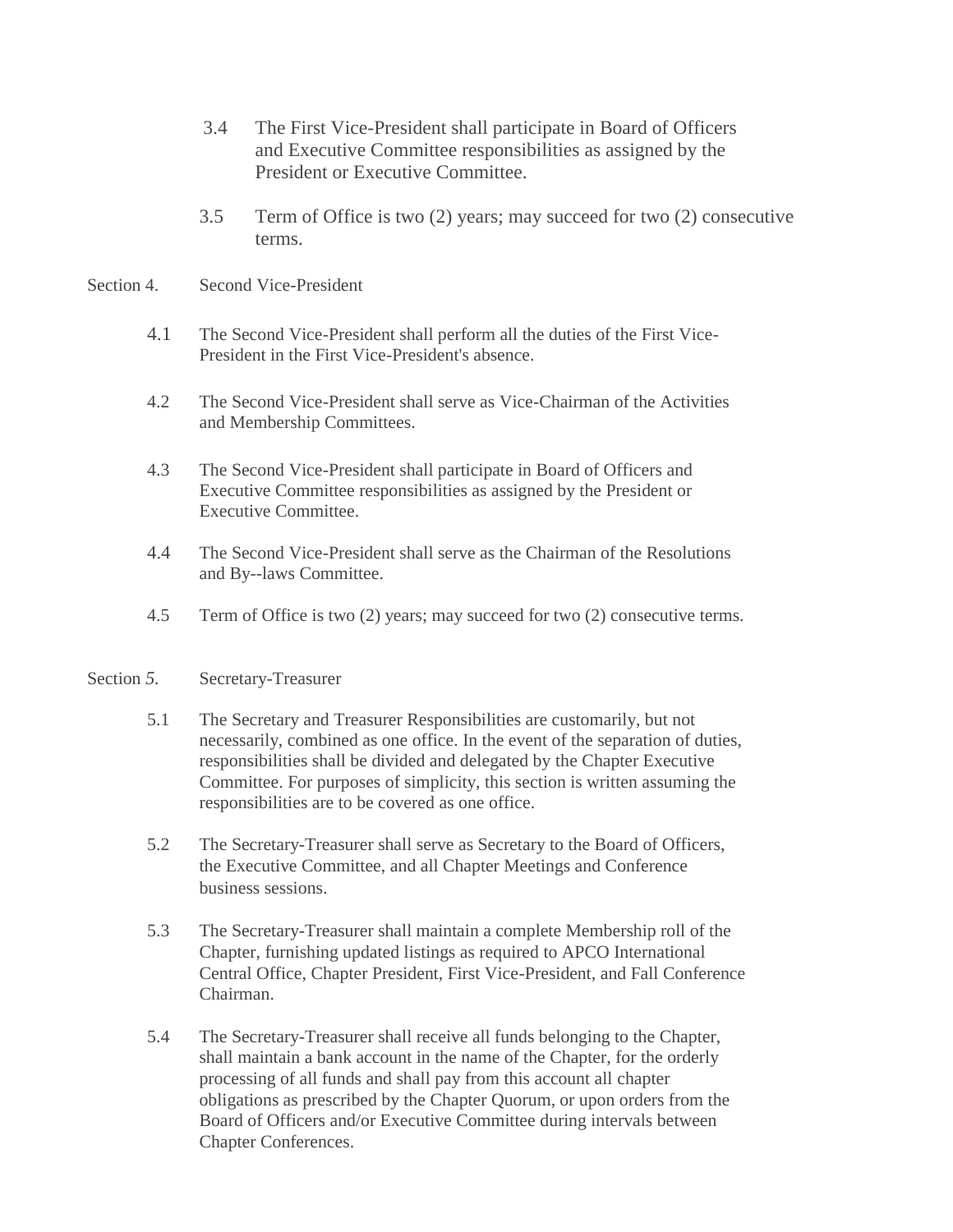- 5.5 The Secretary-Treasurer shall prepare a financial report and present the financial report at the Spring Business Meeting, and shall make all financial records available to the Executive Committee for auditing purposes.
- 5.6 The Secretary-Treasurer shall maintain all the financial records and minutes for all meetings of the Chapter in their original form for two (2) years. Copies of the minutes shall be submitted to APCO International within thirty (30) days as required by APCO International Constitution Article 1, Section 9.
- 5.7 The Secretary-Treasurer shall be bonded at the Chapter's expense, and the bond maintained at Chapter expense throughout the Secretary-Treasurer's term of office. The bond must be renewed or applied for as soon as possible after election of office. If an elected Secretary-Treasurer cannot obtain bond, the elected must resign and the President shall fill the resulting vacancy in accordance with Article III, Section 3.2 of the Constitution. The arrangement for the required bond will be made by the elected or re-elected Secretary-Treasurer and must be approved by the President before the Chapter will be obligated to pay for the bond.
- 5.8 The Executive Committee shall determine financial assistance for the Secretary-Treasurer's attendance at APCO International Conferences after financial status of the Chapter is taken into consideration.
- 5.9 The Secretary-Treasurer shall promptly surrender all monies and records to his or her successor or to whomever the Chapter Executive Committee may designate to receive them.
- 5.10 Term of Office is for two (2) years; and may succeed indefinitely.

#### Section 6. Member-at-Large

- 6.1 The Member-at-Large shall serve on Committees as appointed by the Chapter President.
- 6.2 The Member-at-Large shall represent the Membership's concerns and views and relay this information to the Chapter Executive Council Committee.
- 6.3 The Member-at-Large shall participate in Board of Officers and Executive Committee responsibilities as assigned by the President or Executive Committee.
- 6.4 Term of Office is two (2) years; may succeed for five (5) consecutive terms.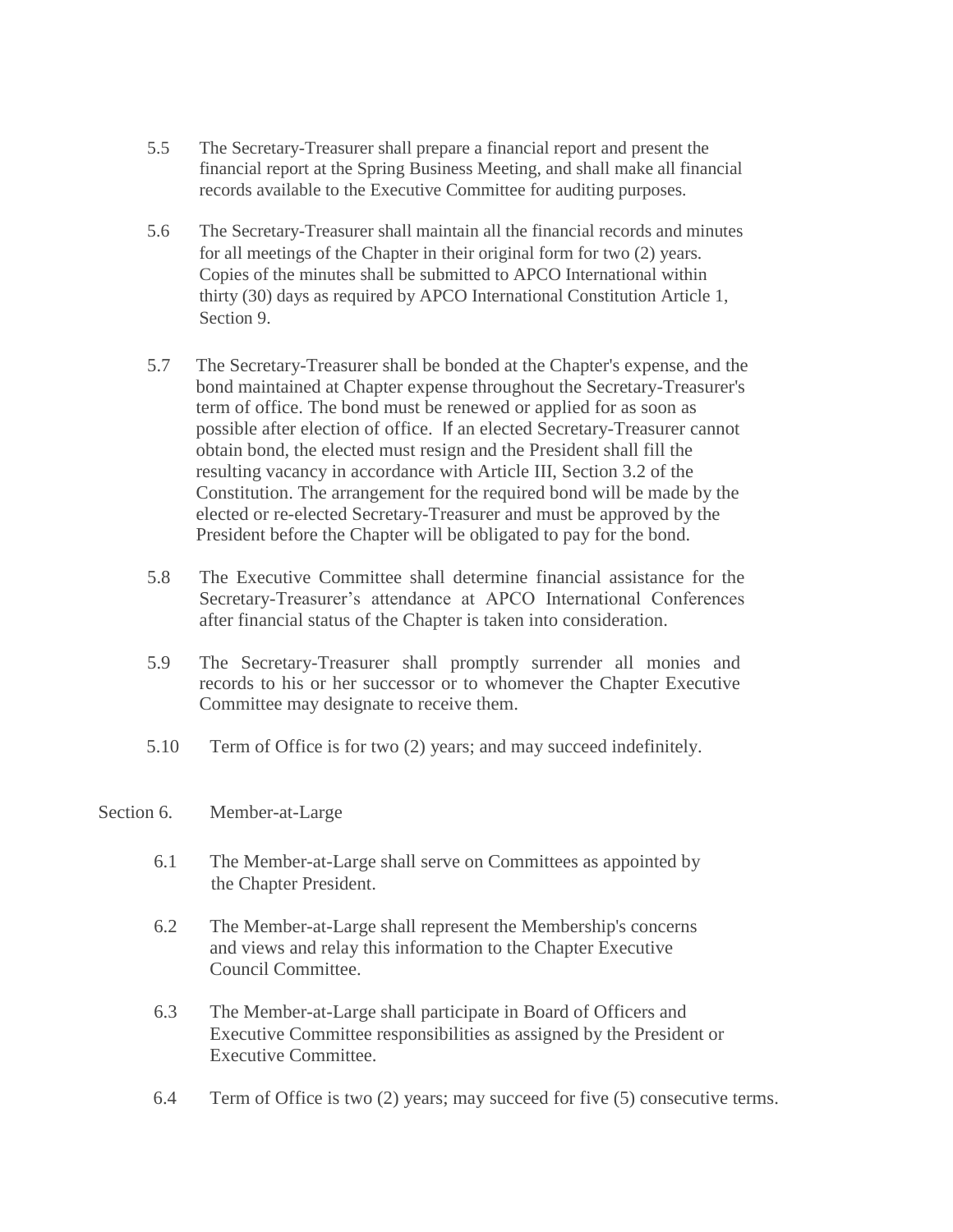#### Section 7. APCO International Association Executive Council Member

- 7.1 The APCO International Association Executive Council Member shall represent the South Carolina Chapter at all APCO International Executive Committee Meetings and Conferences.
- 7.2 Prior to each scheduled APCO International Executive Meeting and conference, the APCO International Association Executive Council Member must inform all Chapter Members of the upcoming agenda and request a response from the Membership concerning said agenda items to ensure appropriate representation of the Chapter's position is presented by the APCO International Association Executive Council Member at all APCO International Executive Committee Meetings and Conferences.
- 7.3 Upon completion of every APCO International Executive Committee Meeting or Conference, the APCO International Association Executive Council Member must make a full report at the next scheduled Chapter Business Meeting, through publication in the Chapter Newsletter, or by special mailing to each Member of the Chapter.
- 7.4 The APCO International Association Executive Council Member shall participate in Board of Officers and Executive Committee responsibilities as assigned by the President or Executive Committee.
- 7.5 Term of Officer is two (2) years, and may succeed indefinitely.
- Section 8. Chapter Commercial Executive Committee Member
	- 8.1 The Chapter Commercial Executive Committee Member(s) shall serve on Committees as appointed by the Chapter President.
	- 8.2 The Chapter Commercial Executive Committee Member(s) shall represent the Commercial Representative's concerns and views and relay this information to the Chapter Executive Council Committee.
	- 8.3 The Chapter Commercial Executive Committee Member(s) shall participate in Board of Officers and Executive Committee responsibilities as assigned by the President or Executive Committee.
	- 8.4 Term of Office is two (2) years; may succeed for six (6) consecutive terms.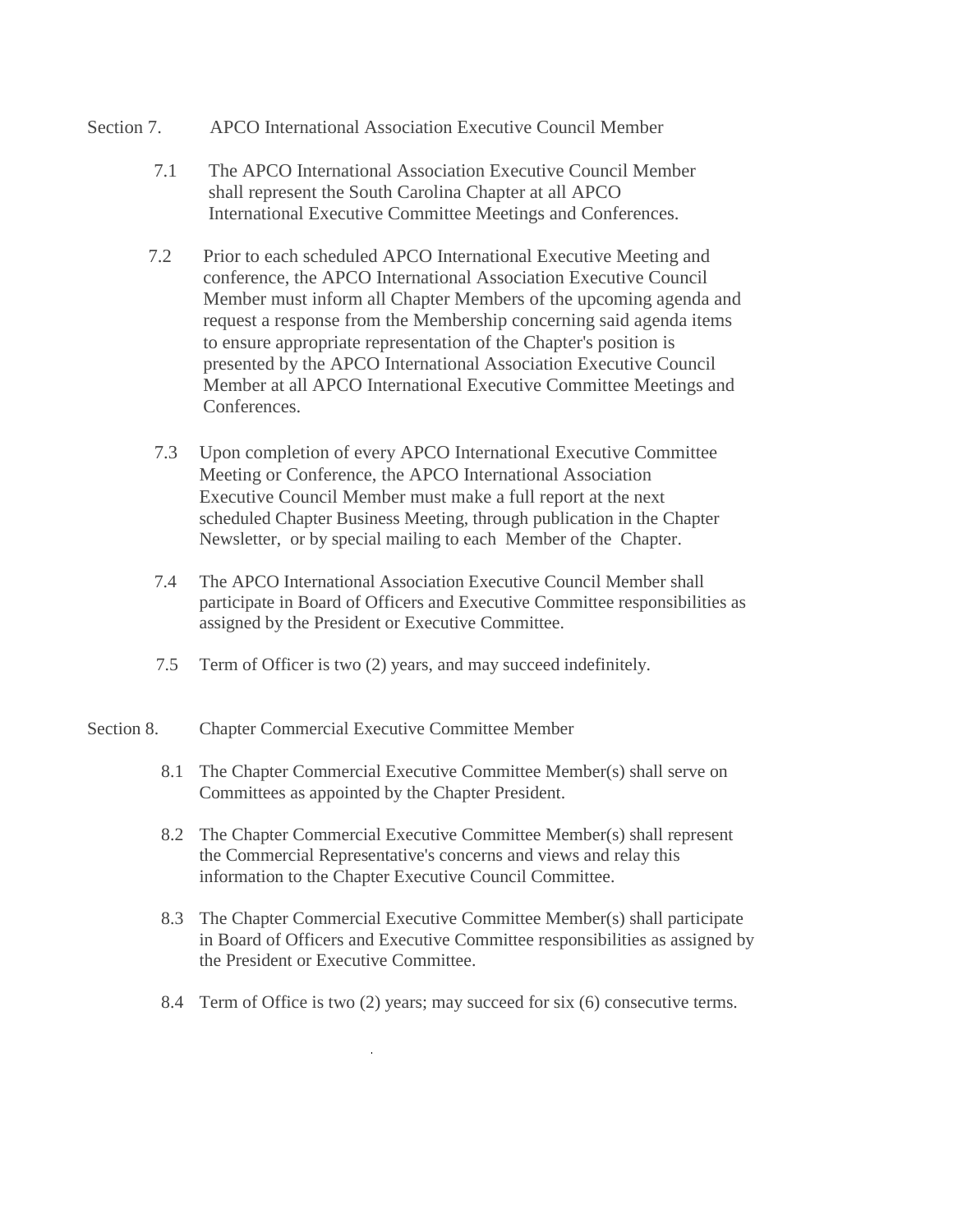#### Article V Committees

#### Section 1. Designation

Committees formed in this Chapter shall be classified as follows:

- 1.1 *Standing Committee*  Committees which are assigned prescribed duties and responsibilities of a permanent nature.
- 1.2 *Special Committees - Ad-hoc* type Committees that are assigned specific duties and responsibilities in matters of a temporary but significant nature.
- Section 2. Standing Committees

Only ACTIVE class Members may serve as Chairman of Standing Committees.

- 2.1 Executive Committee
	- 2.1.1 The Chapter President shall be the Chairman of this Committee, and its Members shall consist of all elected officers, the immediate past president, and a Member-atlarge who has been elected in accordance with By-Laws Article III.
	- 2.1.2 The Executive Committee shall have full power and authority during intervals between scheduled Chapter Conferences and Meetings to perform all the functions which the Chapter might perform, except the authority to amend the Constitution and/or By-Laws.
	- 2.1.3 The President may call this Committee into session whenever the need arises and shall chair a session at the Fall Conference prior to the general business session for the purpose of examining the Secretary-Treasurer's financial report and auditing the books and other documents maintained by the Secretary-Treasurer and to decide recommendations to make to the Chapter that would advance and effect objectives of the Chapter and APCO International.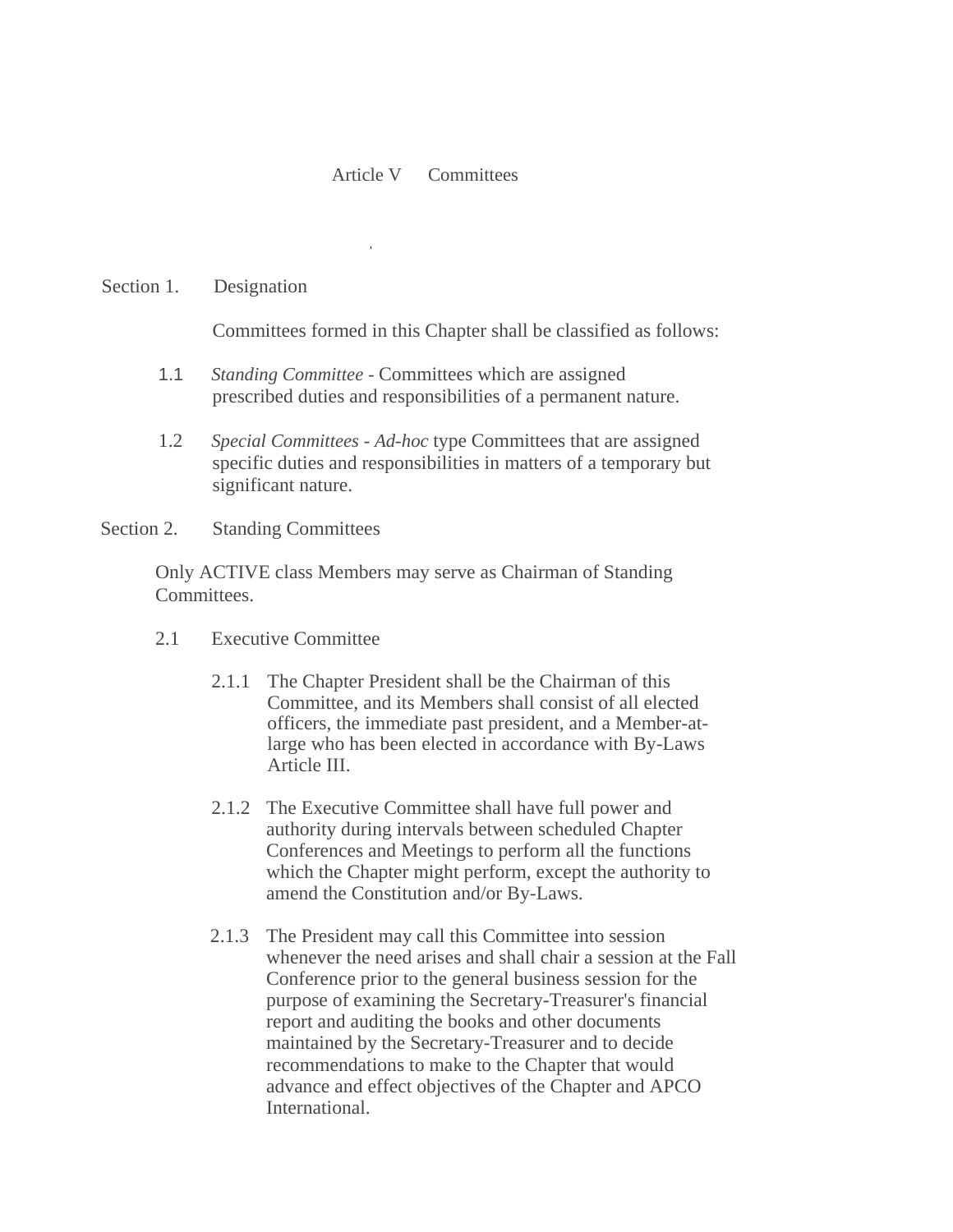- 2.1.4 The President may poll the Executive Committee on special matters by written communication in lieu of calling a special session.
- 2.1.5 The Executive Committee may be called into special session by the President or written request bearing signatures of three (3) of said Committee Members.
- 2.1 .6 A simple majority of the Executive Committee shall constitute a quorum, and a simple majority vote of those present at a session, or polled in writing, shall determine all issues, except that in the event of impeachment proceedings, a special meeting must be called and a two-thirds (2/3) majority vote shall be required.
- 2.2 Activities and Membership Committee
	- 2.2.I The First Vice-President shall serve as chairman of this Committee, and the Second Vice-President shall serve as Vice-Chairman. In addition to the chairman, this Committee shall consist of at least two (2) Chapter Members who shall be appointed by the President.
	- 2.2.2 This Committee shall actively explore ways to reach new Members for APCO and, just as importantly, to keep the Members already enrolled.
	- 2.2.3 This Committee shall offer its assistance to the Fall Conference Chairman in planning a well-rounded program agenda, and shall assist with social arrangements.
- 2.3 Constitution and By-Laws Committee
	- 2.3.1 The Second Vice-President shall serve as chairman of this Committee.
	- 2.3.2 This Committee should actively monitor the functions of the Chapter as said functions pertain to the Constitution and/or By-Laws, and shall prepare, or assist in preparing resolutions to effect provisions for maximum efficiency of Chapter procedures.
- 2.4 Nominating Committee
	- 2.4.1 The immediate Past President shall serve as chairman of this Committee and, if possible, shall include two additional Past Presidents as Members.
	- 2.4.2 The Committee shall actively study the Chapter Membership, observing individuals in an effort to evaluate interest in, and willingness to work at, promoting the goals of APCO, both at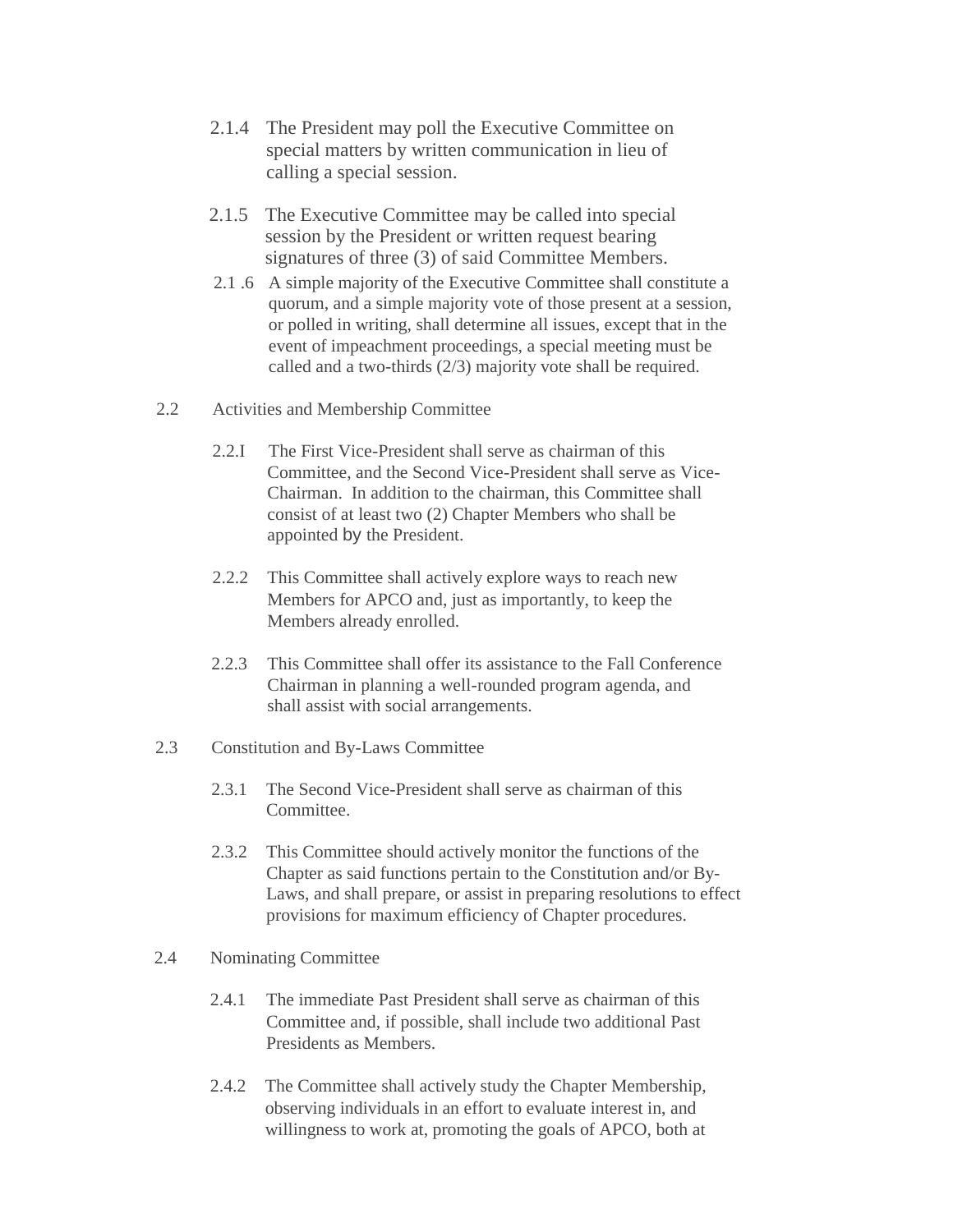the Chapter and National levels.

- 2.4.2 This Committee shall present recommendations to the Spring Business Meeting for candidates for the offices of Second Vice-President, Secretary- Treasurer, and one Member-at-large delegate in accordance with By-Laws Article Ill.
- 2.5 Historical Committee
	- 2.5.1 The chairman of this Committee shall be the Chapters' representative to the National Historic committee.
	- 2.5.2 This Committee shall actively research, compile, and maintain a file on the records and history of the Chapter. It should include in its Membership someone who is interested in photography and who will give his talents (or get it done) in providing the Secretary with pictures to send to the National Historical Committee, and for the Chapter Historical file.
- 2.6 Training and Operating Procedure Committee
	- 2.6.1 This Committee shall consist of not less than three (3) Members whose interests are primarily in the operations area.
	- 2.6.2 This Committee shall actively study the needs of all levels (administrative, supervisory, and operational) of personnel who are involved or interested in systems operations. Recommendations should be made to the Fall Conference Chairman so they may include in the Conference agenda information meeting the needs of interested people.
- 2.7 Frequency Advisory Committee
	- 2.7.1 This Committee shall have as its Chairman the Chapter Frequency Advisor.
	- 2.7.2 This Chairman is hereby granted powers broad enough to make decisions on his own due to time limitations (in the coordination process). The Chairman shall also have the power to appoint ad hoc sub-Committees to study any special or individual situations, as he deems necessary. In essence, it shall be a one-man Committee with power to call for ad hoc assistance.
	- 2.7.3 The Chapter President shall appoint the Chapter Frequency Advisor, when considering individuals for this position, the President shall carefully consider the unique and significant responsibilities assigned the Frequency Coordinator, and choose a person who possesses exceptional skills in the coordination of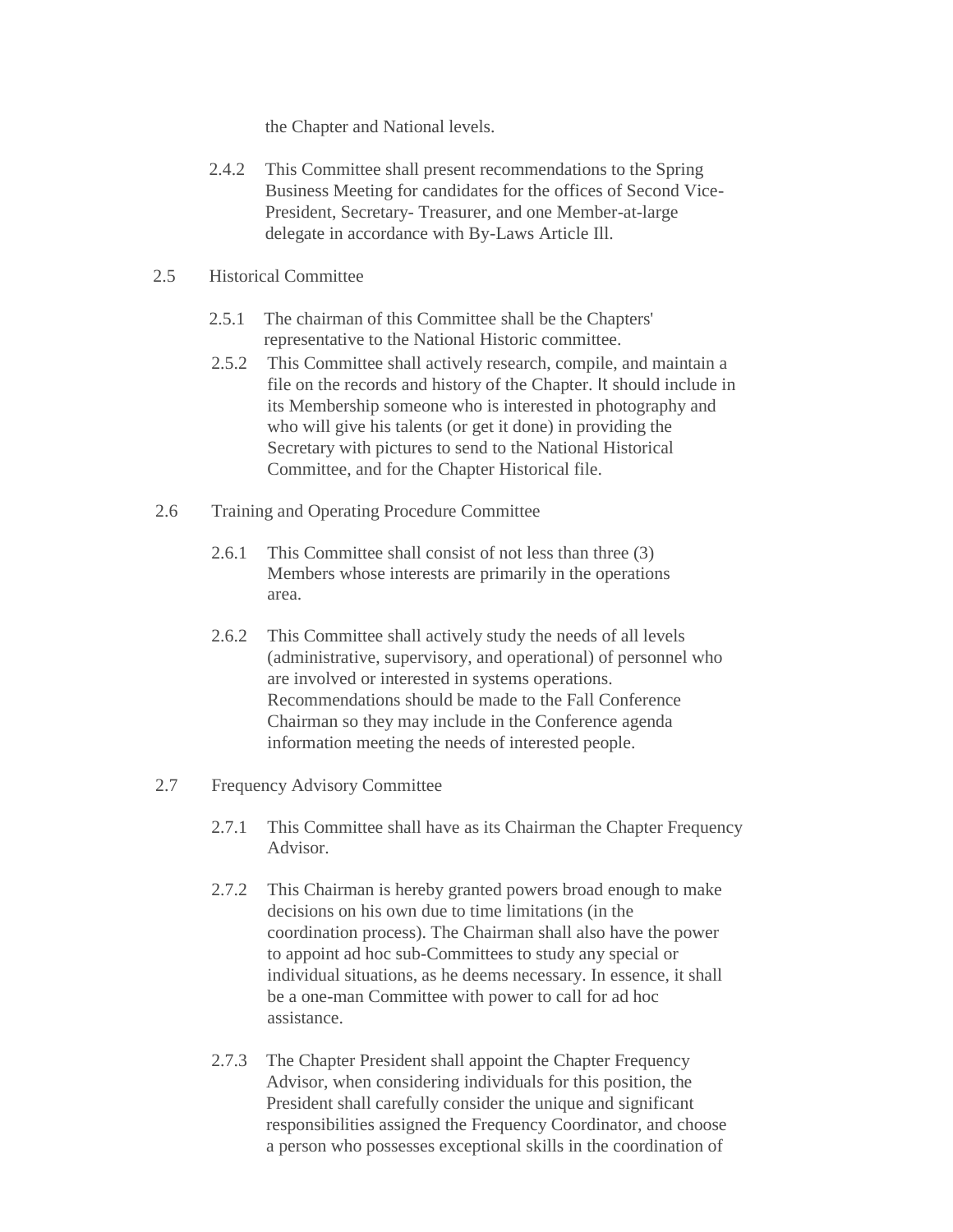the radio spectrum as well as significant experience in the design, installation, use and maintenance of complex radio networks. The Chapter President shall further consider the duties and responsibilities described for the Frequency Coordinator in the APCO International Frequency Coordinator System Manual.

- 2.7.4 The Chapter Frequency Advisor shall fairly and impartially discharge the duties of office, and shall be entitled to receive reimbursement for the actual and necessary expenses incurred within limits set by the Chapter.
- 2.7.5 The Chapter President shall also appoint an alternate Chapter Frequency Advisor who shall serve as Vice Chairman. When appointing a person to this position, the President is admonished to consult with the Chapter Frequency Advisor as to qualification of the person being considered.
- 2.7.6 The Chapter President shall provide the Chapter Frequency Advisor and Alternate Chapter Frequency Advisor with proper written credentials as soon as possible following their appointment.
- 2.7.7 In the event the Chapter Frequency Advisor or the Alternate Chapter Frequency Advisor should become vacant, the Chapter President will make every effort to fill the vacancy as soon as possible.
- 2.7.8 The Frequency Advisor shall carefully maintain the necessary records for this office and shall promptly deliver them to any successor.

#### Section 3. Special Committees

The President shall appoint Committees as the need arises. These Special Committees shall continue to serve and operate as such until such time as the tasks for which they were appointed have been completed to the satisfaction of the President, or until the President, for the good and welfare of the Chapter, makes changes.

Section 4. Duties of Committees

The duties of all Committees shall be defined by the President where otherwise not stated.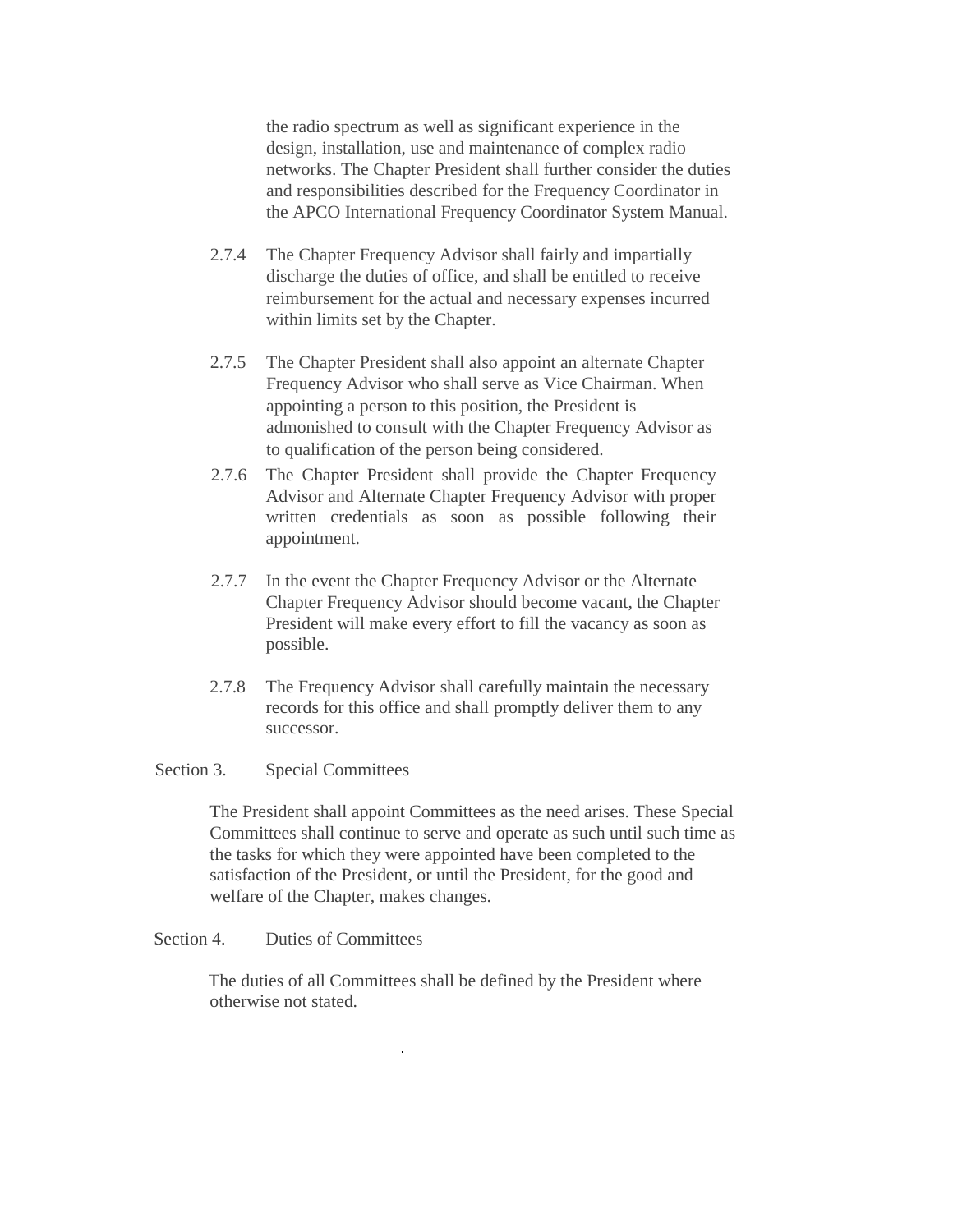#### **Article VI Amendments**

Section 1. Authority for Amendments

The Constitution and/or By-Laws of this Chapter may be amended only by a two- thirds (2/3) majority vote at the Spring Business Meeting in accordance with Section 2 of this Article.

Section 2. Procedure for Amendments

The Constitution and/or By-Laws of this Chapter may be amended only by presenting a resolution in writing to the Chapter President who, in tum, shall have the Secretary-Treasurer notify, in writing, each Chapter Member qualified to vote, of the proposed change at least thirty (30) days prior to the Spring Business Meeting. The vote shall be cast at the Spring Business Meeting and a two-thirds (2/3) majority vote by Active Members in attendance shall determine the issue.

Section 3. Effective Date of Amendments and Resolutions

All resolutions passed and adopted by this Chapter in accordance with the rules set forth in this Constitution and By-Laws shall be in force and effect upon the adjournment of the meeting at which it was considered and adopted, provided an exception to this effect is not otherwise contained in the language of the resolution itself.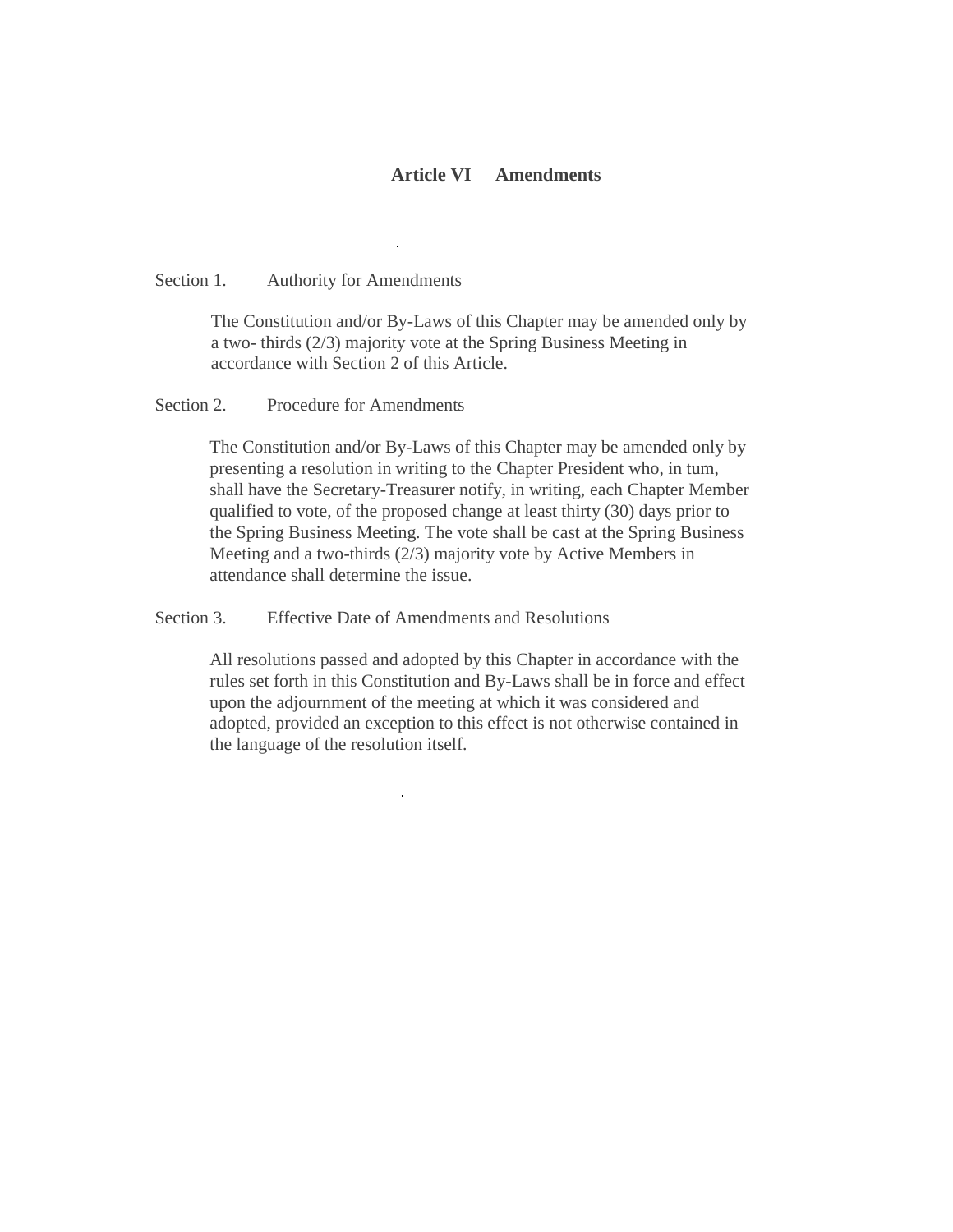#### **Article VII Resolutions**

#### Section 1. Procedure

Every resolution, unless of a formal character or involving amendments to the Constitution and By-Laws requiring handling in accordance with By-Laws Article VI, shall be in writing, and presented to the Executive Committee for consideration and report at any meeting of the Chapter. Any resolution considered by the Executive Committee shall be presented to the Quorum, along with the recommendation of the Executive Committee, in sufficient time for consideration prior to voting on the resolution.

#### Section 2. Rules of Order

If any question not specifically provided for in the Constitution and By-Laws comes before any conference or meeting of this Chapter, the presiding officer shall be governed by *Robert's Rules of Order, revised.*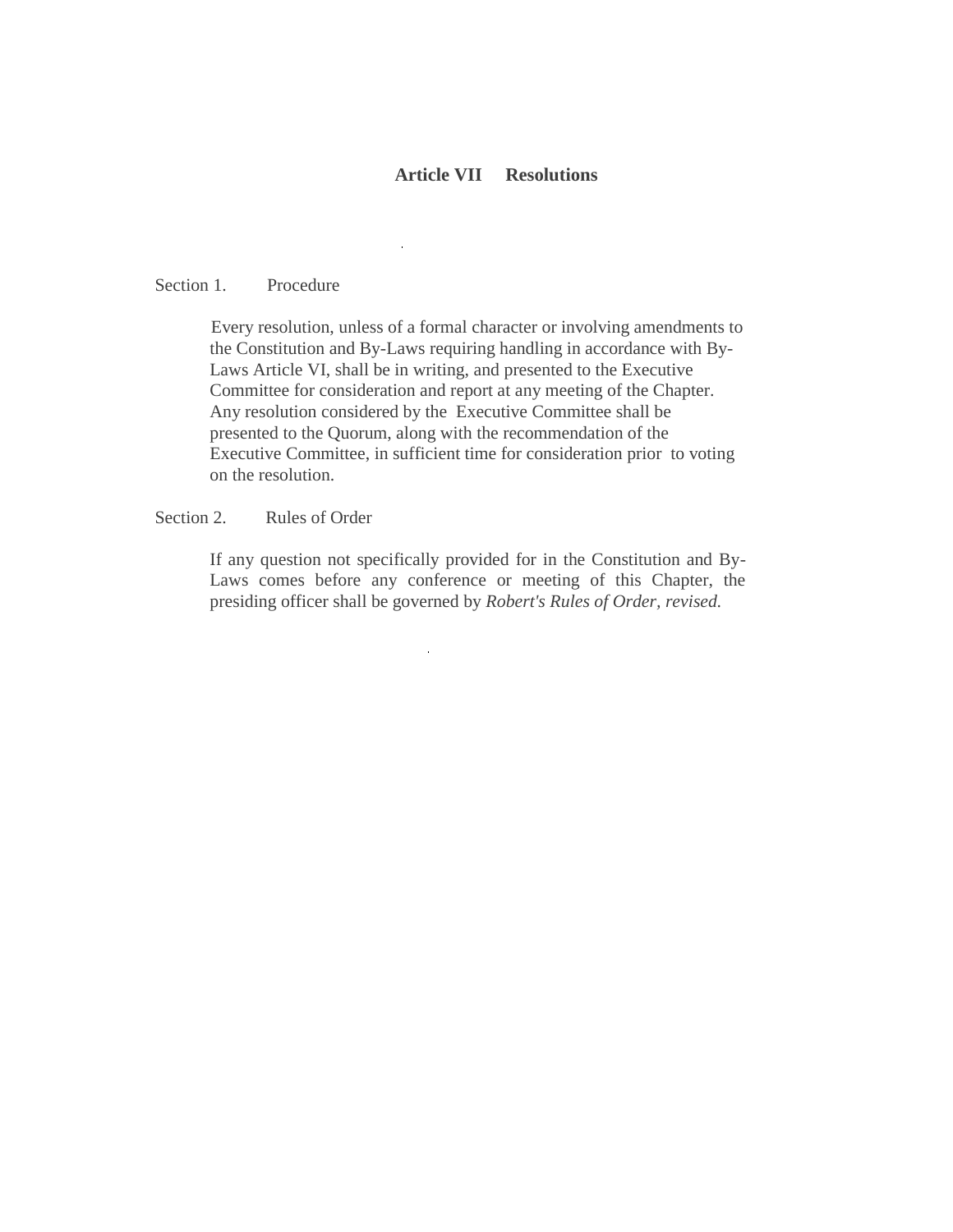#### Article VIII Expenses

#### Section l. Specified Expenses

- 1.1 The Secretary-Treasurer shall be authorized the necessary funds to fulfill the requirements of the office as outlined in the Constitution and By--Laws of this Chapter.
- 1.2 This Chapter may pay reasonable and proper expense of the President, Secretary-Treasurer and APCO International Association Executive Council Member during their term of office, including reasonable expense for the attendance of the President, APCO International Association Executive Council Member, and Secretary-Treasurer to the APCO International Conference.
- 1.3 The financial status of the Chapter shall be taken into consideration before any travel expenses are paid.

#### Section 2. Unspecified Expenses

The Executive Committee shall be authorized to approve all other expenses not specifically outlined in the Constitution and/or By-Laws of this Chapter.

#### Section 3. Significant Property

The Executive Committee shall have full power and authority, upon an affirmative vote by two-thirds (2/3) of the Committee Members, to dispose of Chapter property.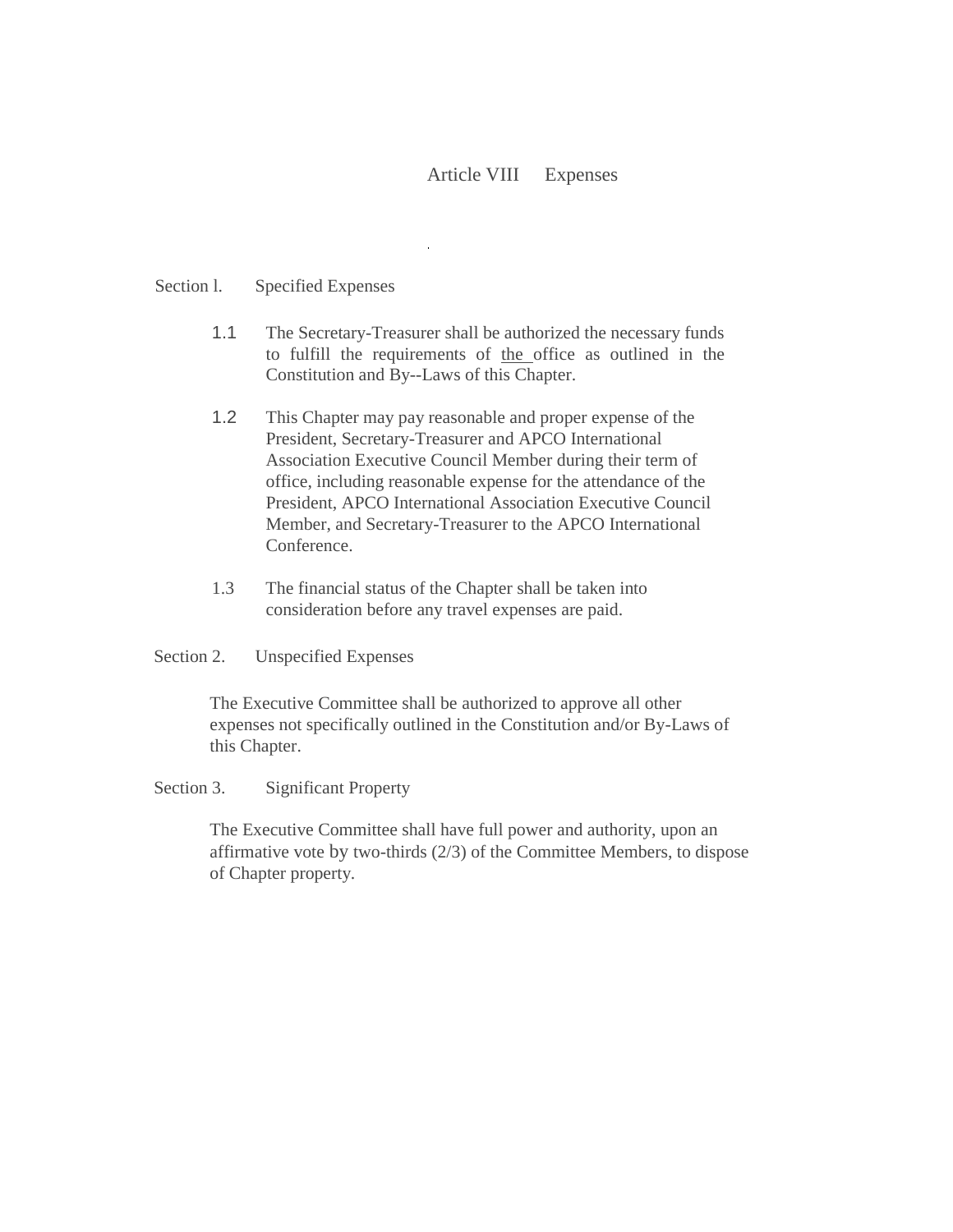#### **Article IX Disbursement of** Assets **Upon Dissolution**

Section 1. Statement of Intent

Should the South Carolina Chapter of APCO be dissolved all assets shall be distributed to APCO International, Inc. or organizations of similar purpose as selected by a two-thirds (2/3) majority vote of a meeting or by the Executive Committee if the Chapter is between meetings.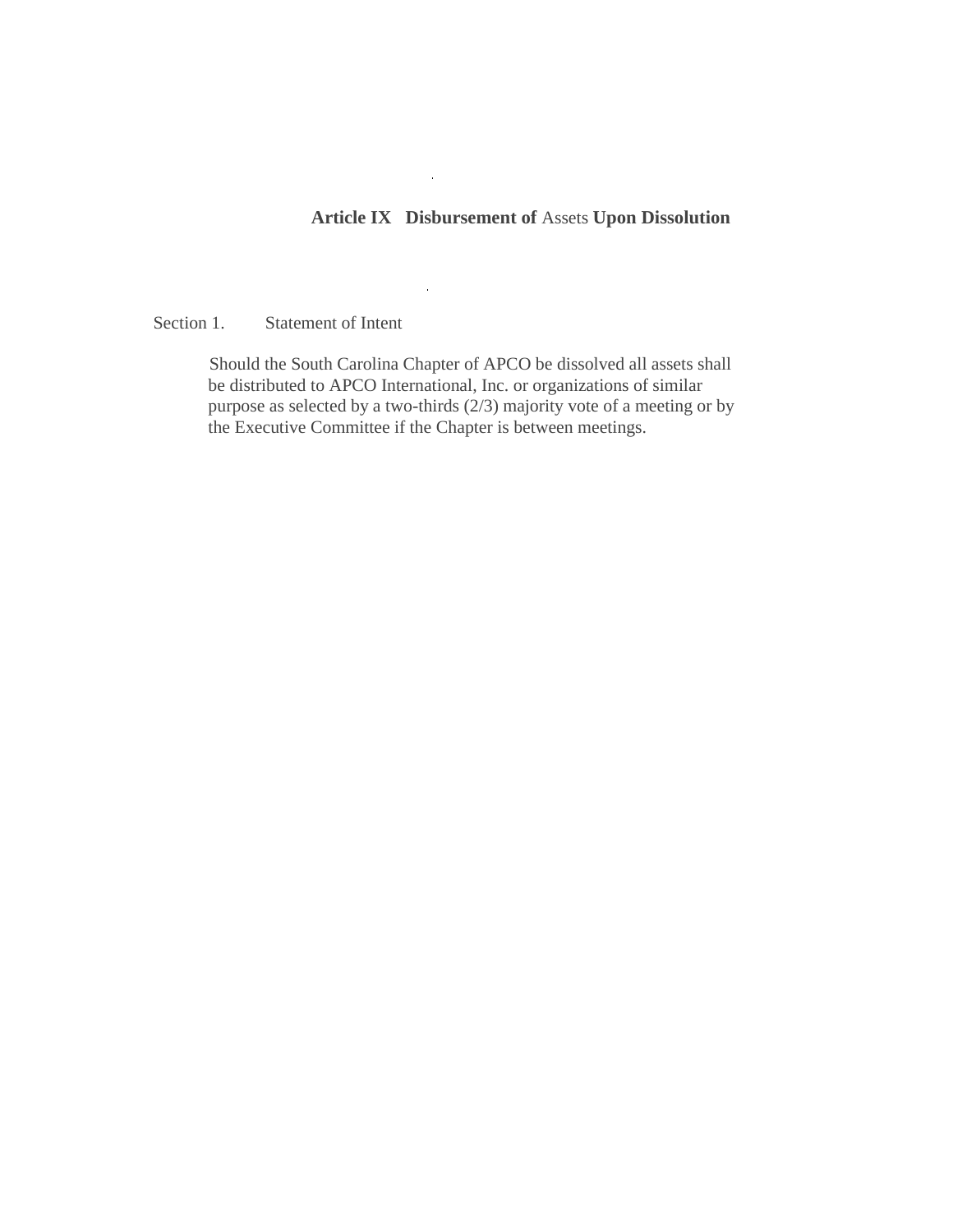## **SOUTH CAROLINA CHAPTER OF**

ASSOCIATION OF PUBLIC-SAFETY COMMUNICATION OFFICIALS

# **AMENDMENTS RESOLUTIONS**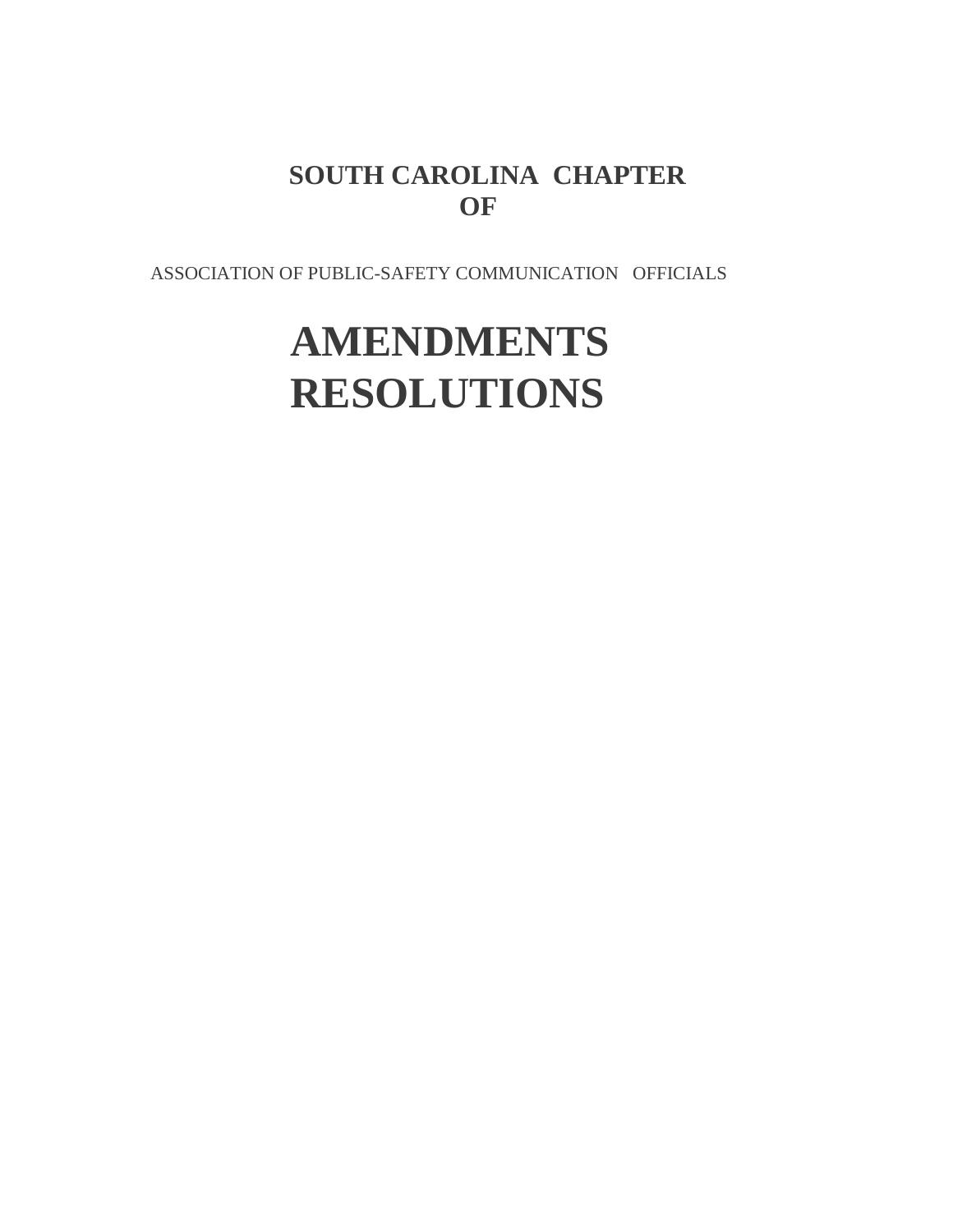#### **Resolution**

#### No. SC-3

This resolution is to amend the Constitution and By-Laws of the South Carolina Chapter of APCO International as written in the edited and revised document.

This resolution for the edited and revised Constitution and By-laws has been submitted on the recommendations of the Executive Committee to be considered by the Members of the Chapter during the Spring Meeting, June 30, 2016.

Witness

Roy Allison, President

Shirlene Skipper, Secretary-Treasurer

Rick Blackwell, Constitution/By-Laws

Chairman

Signed this 30th day of June 2016.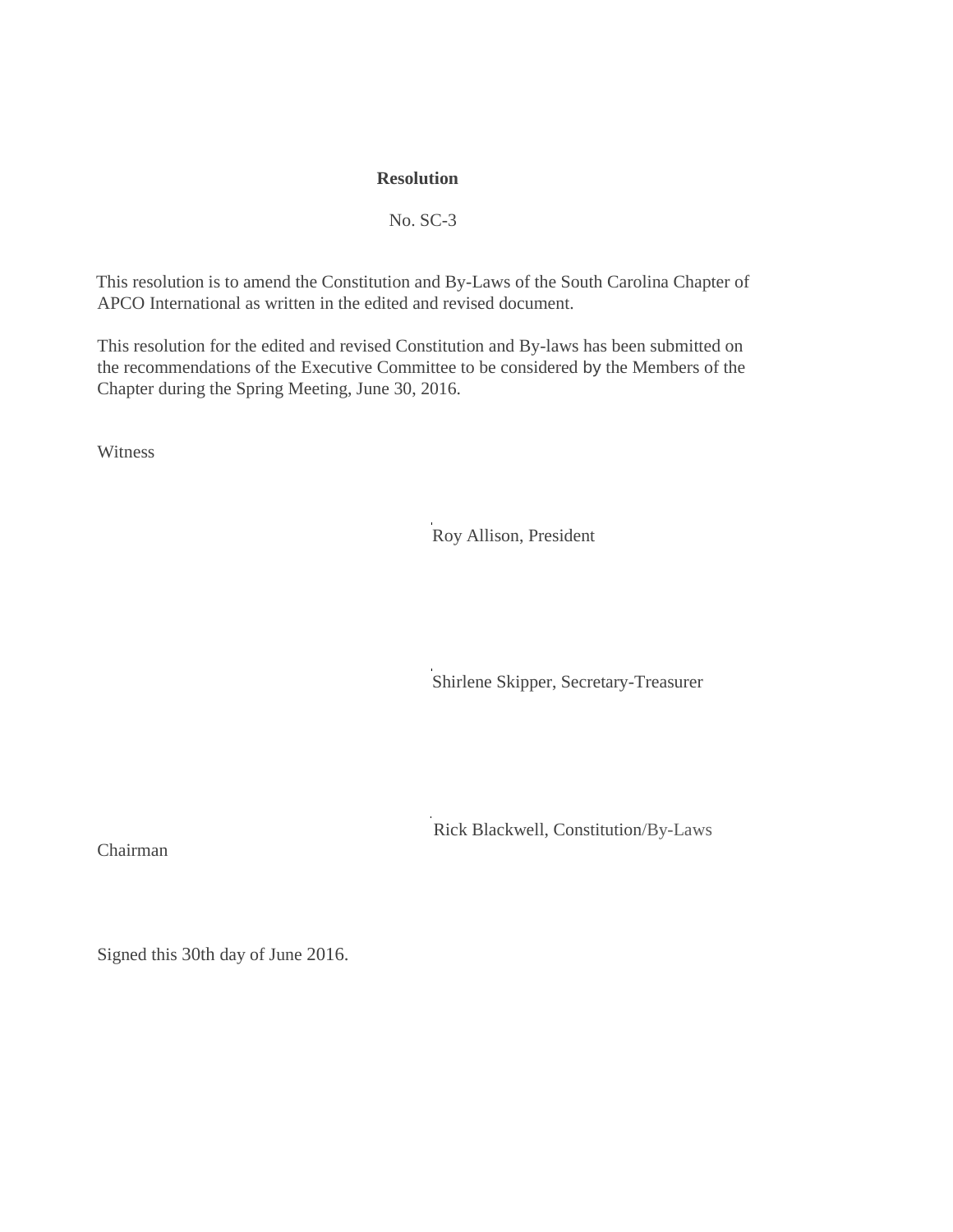|   | <b>By-Laws</b> 15-26                                   | Constitution 5-14                      |
|---|--------------------------------------------------------|----------------------------------------|
| I | Amendments 25                                          | Amendments 14                          |
|   | Authority for Amendments 25                            | Provisions for Amendments 14           |
| N | <b>Effective Date of Amendments and</b>                | <b>Chapter Meeting 13</b>              |
|   | <b>Resolutions 25</b>                                  | Frequency of Meetings 13               |
| D | Procedure for Amendments 25                            | Quorum 14                              |
|   | <b>Chapter Election 17</b>                             | Voting Majority 14                     |
| E | Date for Taking Office 18                              | Name, Chapter Limits and Purpose 6     |
|   | Eligibility 17                                         | Chapter Limits 6                       |
| X | How Filled 17                                          | Name 6                                 |
|   | Positions to be Filled 17                              | Purpose 6                              |
|   | Committees 21-24                                       | Membership 7-12                        |
|   | Designation 21                                         | Changes in Membership Qualifications 8 |
|   | Duties of Committees 24                                | <b>Classification 7</b>                |
|   | <b>Special Committees 24</b>                           | Description 8                          |
|   | <b>Standing Committee 21-23</b>                        | <b>Active Members 8</b>                |
|   | Activities and Membership Committee 22                 | Associate                              |
|   | Member 10 Constitution and By-Laws Committee 22        |                                        |
|   |                                                        | Chapter                                |
|   | Honorary Member Executive Committee 21                 | Commercial                             |
|   | Member 10                                              | Engineer                               |
|   | Technician Member 9                                    | Government                             |
|   | Member 12                                              |                                        |
|   | <b>Nominating Committee 23</b>                         | Life Member 11                         |
|   |                                                        | Military                               |
|   |                                                        | Member 13                              |
|   | Disbursement of Assets Upon Dissolution 26<br>Member 9 | Operator                               |
|   | Statement of Intent 26                                 | Other                                  |
|   | Members 13                                             |                                        |
|   | Dues 16                                                | <b>Retired Member 11</b>               |
|   | Annual Membership Dues 16                              | <b>Supporting Member 12</b>            |
|   | Billing and Collecting 17                              | <b>Sustaining Member 12</b>            |
|   | Dues Payment Schedule 16                               | Membership Requirements                |
|   | 7                                                      |                                        |
|   | Expenses 26                                            | Multiple Memberships 7                 |
|   | Significant Property 26                                | Voting Privileges-Qualifying           |
|   | Members 8                                              |                                        |
|   | Specified Expenses 26                                  | Officers 13                            |
|   | <b>Unspecified Expenses 26</b>                         | Designation 13                         |
|   | Membership 16                                          | How Elected 13                         |
|   | Application 16                                         | Vacancies 13                           |
|   | Officers - Authority and Duties 18-21                  | Introduction 4                         |
|   | <b>Association Executive</b>                           |                                        |
|   | Council Member 20                                      |                                        |
|   |                                                        |                                        |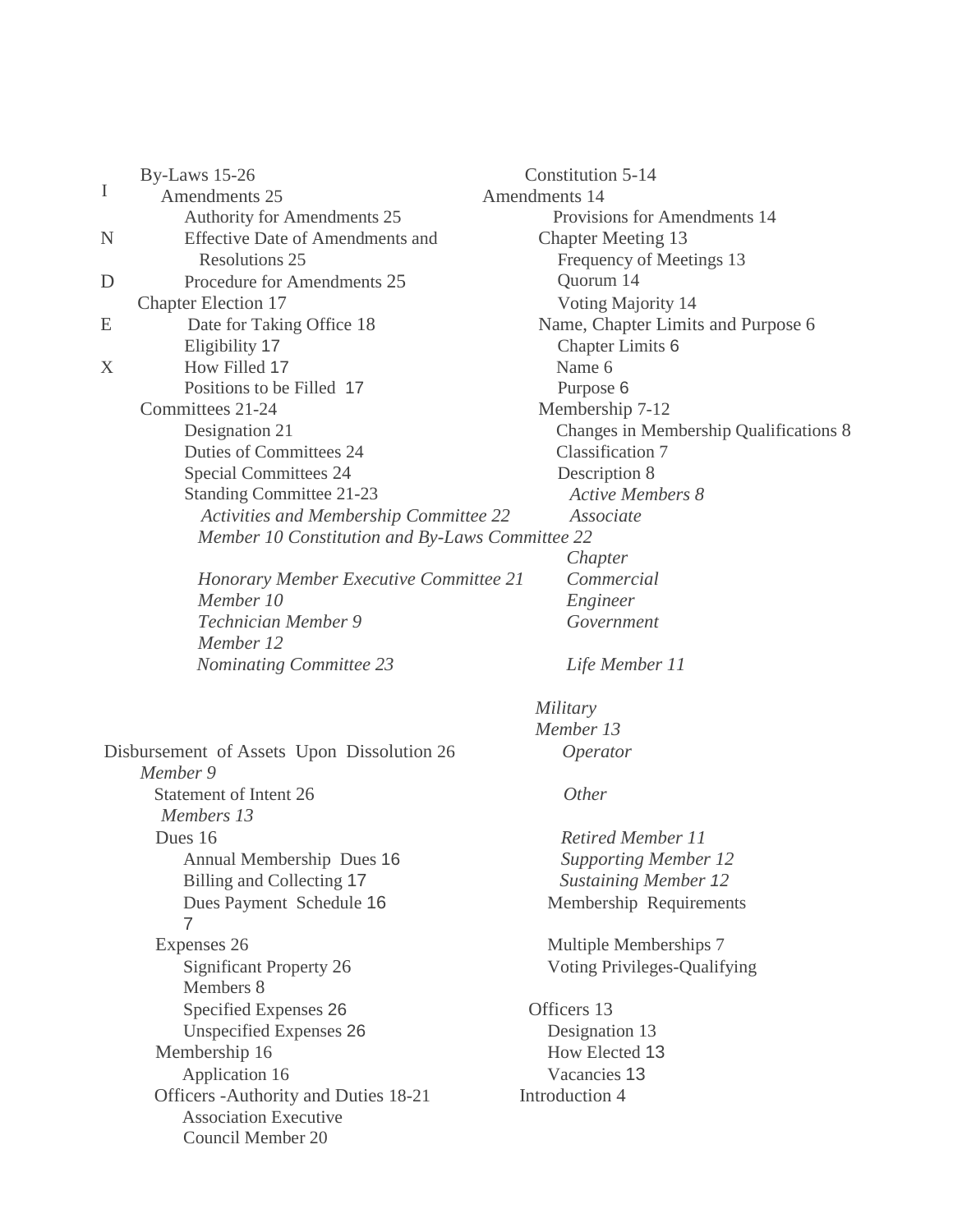Authority 18 Commercial Executive Council Member 21 First Vice-President (President Elect) 18 Member-at-Large 20 President 18 Second Vice-President 19 Secretary-Treasurer 19 Resolutions 25 Procedure 25 Rules of Order 25